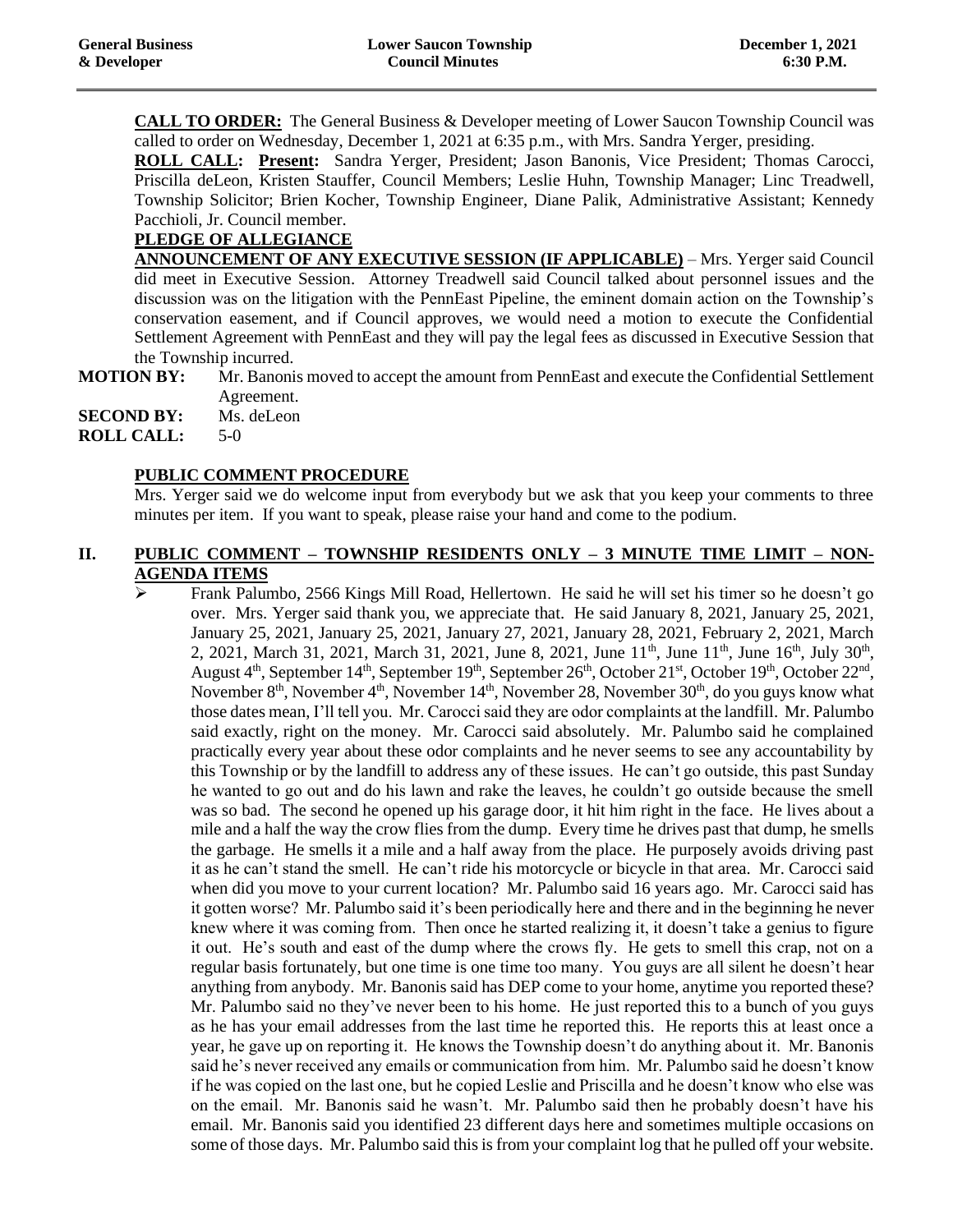Mr. Banonis said no, you stood here and told us those are the dates you made complaints. Mr. Palumbo said no, these aren't his complaints, these are complaints logged in and you have it on your website. Mr. Banonis said he misunderstood, which days have you personally smelled odors? Mr. Palumbo said he complained this past weekend. Mr. Banonis said you identified 23 days with multiple complaints on some of those days where there were odor complaints, but not all those odor complaints are attributable to you, correct? Mr. Palumbo said correct. Mr. Banonis said he's trying to understand how many times have you personally complained or experienced an odor problem that you felt was worthy of making a complaint. Mr. Palumbo said recently? Mr. Banonis said it started in January 2021. Mr. Palumbo said he just said he doesn't report every time he smells it. He gave up. The last time he couldn't even rake his dam yard. He's reported it once a year for the last couple years. Mr. Banonis said let me try to understand what's happening here. You've identified all of these complaints, you said you've given up, but yet you want us to do something, and you can't identify for us the days you've experienced these complaints. You said the DEP hasn't come out to look at your property on any of these occasions so he's not sure what you want us to do without you having documented complaints and being able to tell us here today how many times since January 2021 that you have experienced these problems. Mr. Palumbo said he just experienced it this past Sunday. Mr. Banonis said okay, that's one time. Mr. Palumbo said right. Mr. Banonis said how about before that, he said back in January 2021? Mr. Palumbo said he pulled this off the website to show you the history. Mr. Banonis said you, you, not the list. Mr. Palumbo said he's showing you history here, he's not showing you what the problem is at his specific house. It doesn't matter about his house, this is going around in the whole Township. Steel City he feels so bad for those folks as it's all Steel City here practically. Attorney Treadwell said has DEP investigated any of those complaints that you listed? Mr. Palumbo said yes, it's right on your website here. It says date of initial response, address, and inspection report dated. He doesn't know when they show up. They don't show up at his house. He doesn't even get a phone call back. Attorney Treadwell said did you call them this past weekend? Mr. Palumbo said he did a direct email to DEP because they are closed on the weekend. They have not responded. He took that and forwarded it to you guys. Mr. Banonis said have you been in touch with DEP to complain about their lack of response? Mr. Palumbo said he has not. This is his local government. Mr. Banonis said we don't control DEP. Mr. Palumbo said he's not saying you control DEP. This is a dual issue that DEP and the Township needs to address. Attorney Treadwell said do you understand that DEP regulates the operation of the landfill, so odors are a DEP issue. Mr. Palumbo said you don't have any control. Attorney Treadwell said no, we don't have any control. Mr. Palumbo said so you guys are okay with this smell then? Attorney Treadwell said he didn't say that. He said we don't have control over it, DEP regulates odors. Mr. Palumbo said but you indirectly regulate the dump. Attorney Treadwell said how? Mr. Palumbo said DEP has expansions. Attorney Treadwell said we have zoning absolutely. Mr. Carocci said this isn't about an expansion. Attorney Treadwell said this is about an odor, an operational issue. Ms. deLeon said there's nuisances in the Township, we have a Nuisance Ordinance. Mr. Palumbo said his issue is smell. That's all, whether it affects him directly or it affects Steel City or the people who physically complain. He can literally drive like he said earlier, up and down Applebutter Drive, anytime of the day or night and he's smelling trash. He doesn't think any of you guys would disagree with him. Mr. Carocci said he would encourage him to notify DEP. You've only done that once this year. You can't say it again in one breath that DEP doesn't respond, and then the next second you've only called them once this year. He's no fan of DEP. They should respond to every odor complaint in his opinion but you have to start documenting it. You really do or even we've written letters to DEP about being more proactive in their regulation of the landfill. It would be nice to have those numbers from you that you did report it every day or almost every day and whether they came out or they didn't come out. Mr. Palumbo said he has the days he reported it over the last three years. Ms. deLeon said do you have them there for the last three years because…Mr. Palumbo said 11-28- 21 was just this past weekend. December 19, 2020 and September 18, 2019 – those are the only days he complained because again, he doesn't report it every single time. Ms. deLeon said she's the same way, you go outside and smell it and you think, it's just a little bit and then you get busy and it's like you need to go somewhere and you don't call. Then the next time it's like really bad and you call. She's seen Kings Mill Road on a lot of those odor complaints over the past couple years, because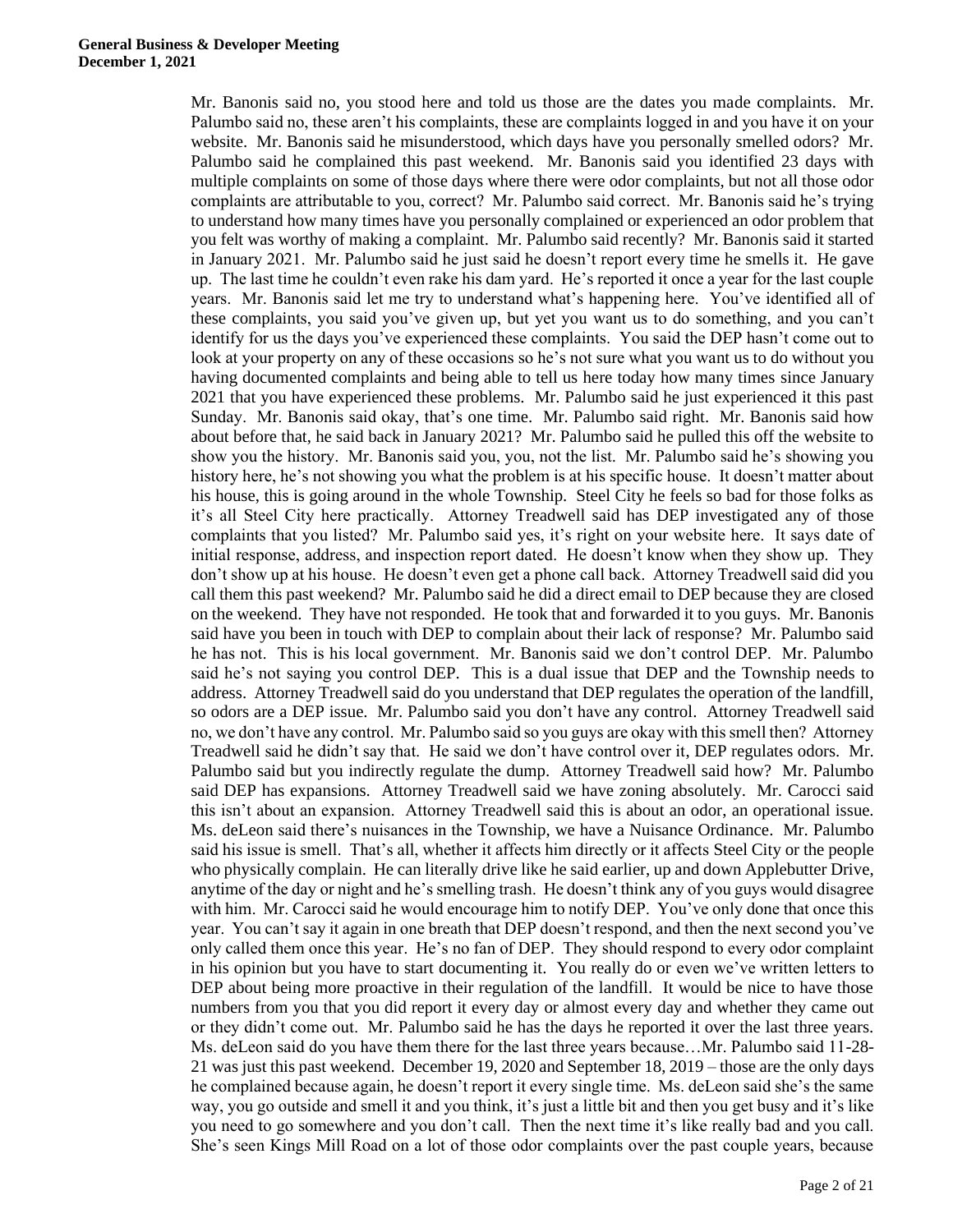she's been involved with the landfill for many years and his address has shown up many times. She knows she just called the other day, it hits you in the face. You open up your back door to let your dog out and the odor just hits you and it's like oh my God. You call and it's 10:30 at night and you get an answering machine, a message, and then you may get a live person who calls back, and they keep a record of it. Maybe the next day someone will call you. They know her, they know her name, and who she is and Amy Faulch, the DEP inspector, called her to see if someone should come out to her house because she would say maybe three times DEP would come out, but it takes them an hour to get there. By the time they get there, the odors precipitated and you can't smell it, so they are wasting their time. She told Amy not to come because she smelled it for the last 20 minutes and there's no odor now, you are wasting your time. In order for an odor to be a malodor, this is funny, a DEP nose has to smell it. They don't believe us, a trained DEP person has to smell it. In order to smell it, they have to be there on your property. That is very hard to do. Mr. Palumbo said he agrees. He can walk from his house down to the street as he's about 100' off Kings Mill, he'll smell it at his house, but not down on the street. He's been told in the past to contact the dump and he has. Do you think they ever call him back? Ms. deLeon said the landfill wants you to call them also besides DEP. Mr. Palumbo said they were copied on the email as you guys were. They don't respond either. If you guys are just going to tell him it's all DEP's fault and tough shit then he guesses that's the way it is, and the way his attitude is, and why bother reporting this stuff. Ms. deLeon said that's the attitude a lot of people have. It's about time another letter to DEP saying we are getting more complaints about odors. Can you do this? She knows they are looking into it. Would that hurt us to send a letter? Mrs. Stuffer said sending a letter doesn't hurt, that's the one thing we can do. She understands what you are saying, and it's unfortunate to residents. Mr. Palumbo said this will affect property values. If he goes to sell his house and that question comes up, he's obligated to respond truthfully and say yes, he smells garbage. Ms. deLeon said this is no different than notifying PennDOT if there's a speeding issue on one of the roads, so there's more odor complaints now. She doesn't know what they are doing but she lives up by the water tank and she smells it at different times. Her friends that live closer to Riverside Drive, she smells it, they don't, and if they smell it, she doesn't, it just depends how the wind blows. Mr. Palumbo said he's sorry he took over three minutes but he just wanted to let everyone know. Ms. deLeon said that's fine as sometimes she thinks she's all by herself smelling this and if you can smell it over two miles from her house, then she feels for you. Mr. Palumbo said thanks for your time.

**MOTION BY:** Mr. Banonis moved to send a letter to DEP, highlighting for them, the dates that Mr. Palumbo provided to us and additionally the date of November 28, 2021 which was his most recent complaint from him.

> Ms. deLeon said can you throw her dates in there. Mr. Banonis said they are already in there. Ms. deLeon said did he say the 30<sup>th</sup>? Mrs. Yerger said yes he did.

**SECOND BY:** Ms. deLeon

Mr. Dave Boulin, 2023 Alice Drive, said this is really interesting here. He hears that maybe the Township has some responsibility but it's mostly DEP. He hears people are really, really upset and he doesn't blame them, he would be too. You don't follow it up and the problem is you smell it and 20 minutes later it's gone. Who is going to offer the solution here how to capture this? We seem to be in a situation where we just say, well, it's here, it's there, I'm really mad, but not mad enough to report it. He thinks it needs to be nailed down somehow. Somebody needs to claim responsibility and go after it with the DEP if that's truly the way to solve it or DEP needs to say there's plenty of health officers in the region, for example, our Engineers, let's have them that are 3 or 5 minutes away, get over there and smell it and say yes, absolutely, we have it, we got it, and here's the date, here's the time, what was the dump doing when all this happened and did they do something wrong, and let's fix it. If you don't do something like that, these people are going to show up in front of you again and again, thanks. Ms. deLeon said a couple of weeks ago when she called and the DEP called her back, this was over the weekend and they had gone out there on a Monday or a Tuesday and they have, forgive her, monitors that they read the surface, but see, what most people don't understand is that when they cap a landfill, the methane doesn't rise above the liner. It gets captured in the methane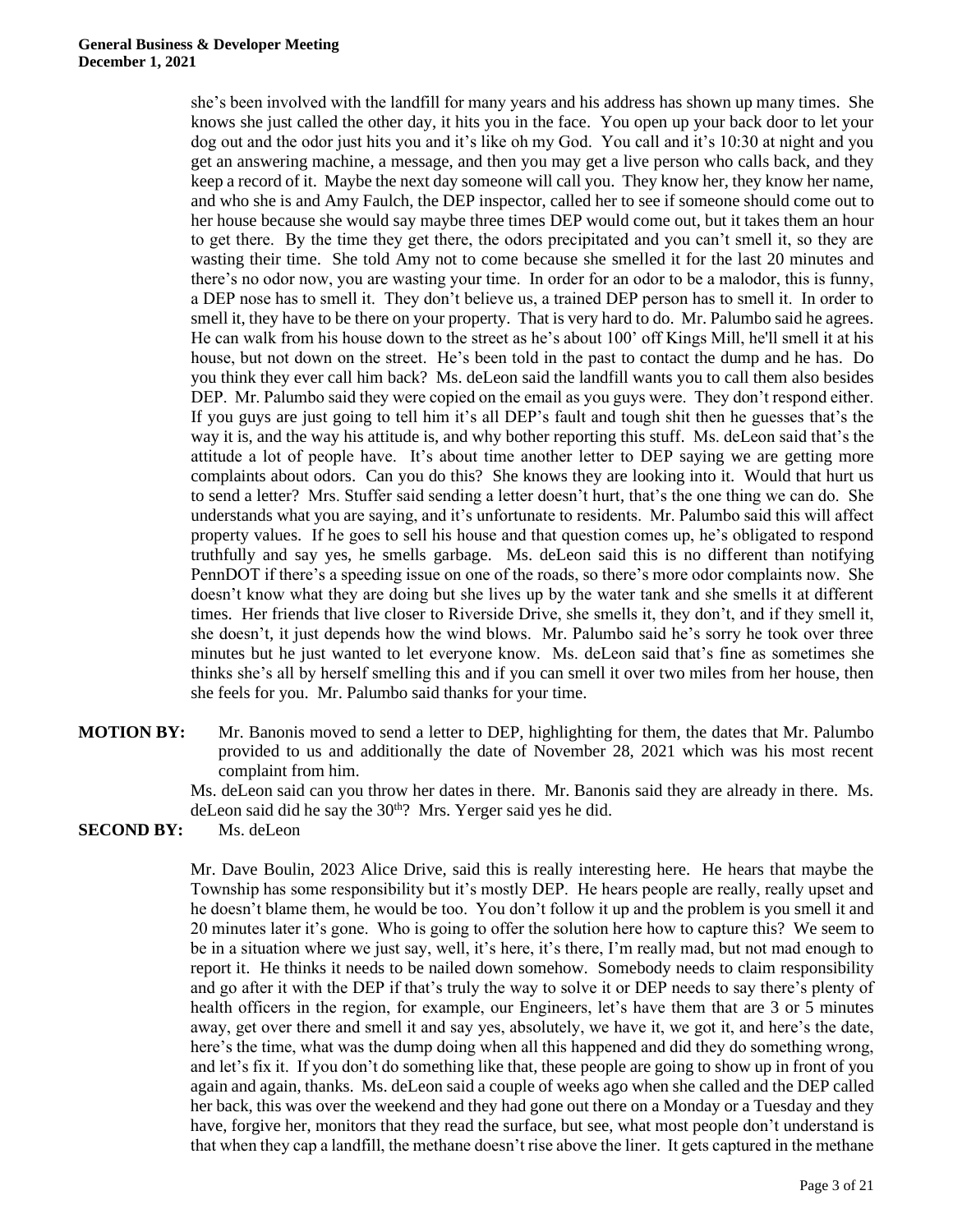gas. Mr. Boulin said it's a collection system as a rule. Ms. deLeon said there's acres and acres of landfill that's not capped and they have a schedule and they got fined, they got an NOV last year that there were so many acres that weren't capped and she doesn't know where they are in that schedule but what happens is the gas percolates through the dirt and comes to the surface and then the wind takes it away. If it's not capped, you are going to smell it depending which way the wind is blowing. They did testing, that report is not finalized yet, it's in process of being reviewed. They've done this in the past. They do it on a regular basis. The landfill every month or whatever, they also independently test for the surface monitoring. DEP like she said, we are waiting like everyone else is waiting to see the report. Mr. Boulin said it sounds like you are waiting a long time and maybe that's the thing you ought to go after, if indeed not part of it is not capped and that methane is not being collected, there needs to be some action taken. Ms. deLeon said that was one of her questions on what is the schedule of the liner thing. Mr. Boulin said you couldn't get that answer from DEP. Ms. deLeon said the person she asked didn't have knowledge of that answer so she had to find out. Mr. Boulin said go up the line. Ms. deLeon said you have to climb ladders sometimes. Mr. Boulin said yes, that's why these people are here. Attorney Treadwell said didn't we recently get a fairly extensive explanation from DEP of their odor process? Ms. deLeon said this summer. Victoria wrote a letter and everything. Attorney Treadwell said to say that the Township is doing nothing is not necessarily correct. He thinks if we ask DEP to explain what their odor process is, and how complaints are handled and he thinks they sent us a fairly extensive explanation of how it…Ms. deLeon said its posted on the website. Attorney Treadwell said it's posted on the website so maybe for those people who are interested in it you can go on the website and look at the explanation that comes from DEP to get a better understanding of how the process works.

Ms. Victoria Opthof-Cordaro said in response to Linc's response, she doesn't hold any position in LST, she's a resident. There was a letter that she prepared earlier in the Spring as she had attended multiple Landfill Committee meetings and had requested some additional push from the Township to the DEP about the odor complaints and she wasn't met with any acceptance of that or any willingness from the Landfill Committee to address the odor complaints, so she wrote her own letter as she saw the inaction from the Township as the gentleman has indicated. For Linc to now say that was a Township action, she appreciates the Township published that letter she drafted, but that was not any work by this Township. That was her work, and that was a resident's work that she felt should have been done by the Township to begin with, that's number one. To Mr. Palumbo's point, there's plenty of action that this Council can do. You can contact your local representatives, you can ask them to send as they have more weight, they are our State representatives. You can do that you can send your own letters. When you have a Township seal on the letter, it means more to the DEP than it does coming from a resident and she thinks everyone up there knows that, there are two attorneys on our Council who know they can use that weight to benefit the Township. Mr. Banonis said that's what he suggested. Ms. Opthof-Cordaro said she knows that, she's just hearing that there is nothing you can do but call the DEP but she's indicating that in addition to writing a letter to DEP perhaps you contact both of our State representatives, we have two of them, so we can contact them. You can contact the Governor's office, you can contact the Lt. Governor's office, you can scream as loud as you can and somebody will hear you. You all know that, so she's hopeful you will take Mr. Palumbo's point to just say yes we will use our Township resources to contact other people who can do something about it instead of just sitting here. That's her comment. Mr. Banonis said fair enough, just so it's clear the landfill itself is in representation of Bob Freeman's district, correct? Ms. Opthof-Cordaro said yes it is, correct. Ms. deLeon said the two State people would be Boscola and Freeman.

#### **ROLL CALL:** 5-0

Ms. deLeon said when's you next Landfill Committee meeting? Mr. Carocci said December 16<sup>th</sup> at 6:00 p.m. Ms. deLeon said can you just ask them in advance so they will have an answer for you about their schedule for capping in unlined areas. Mr. Carocci said sure.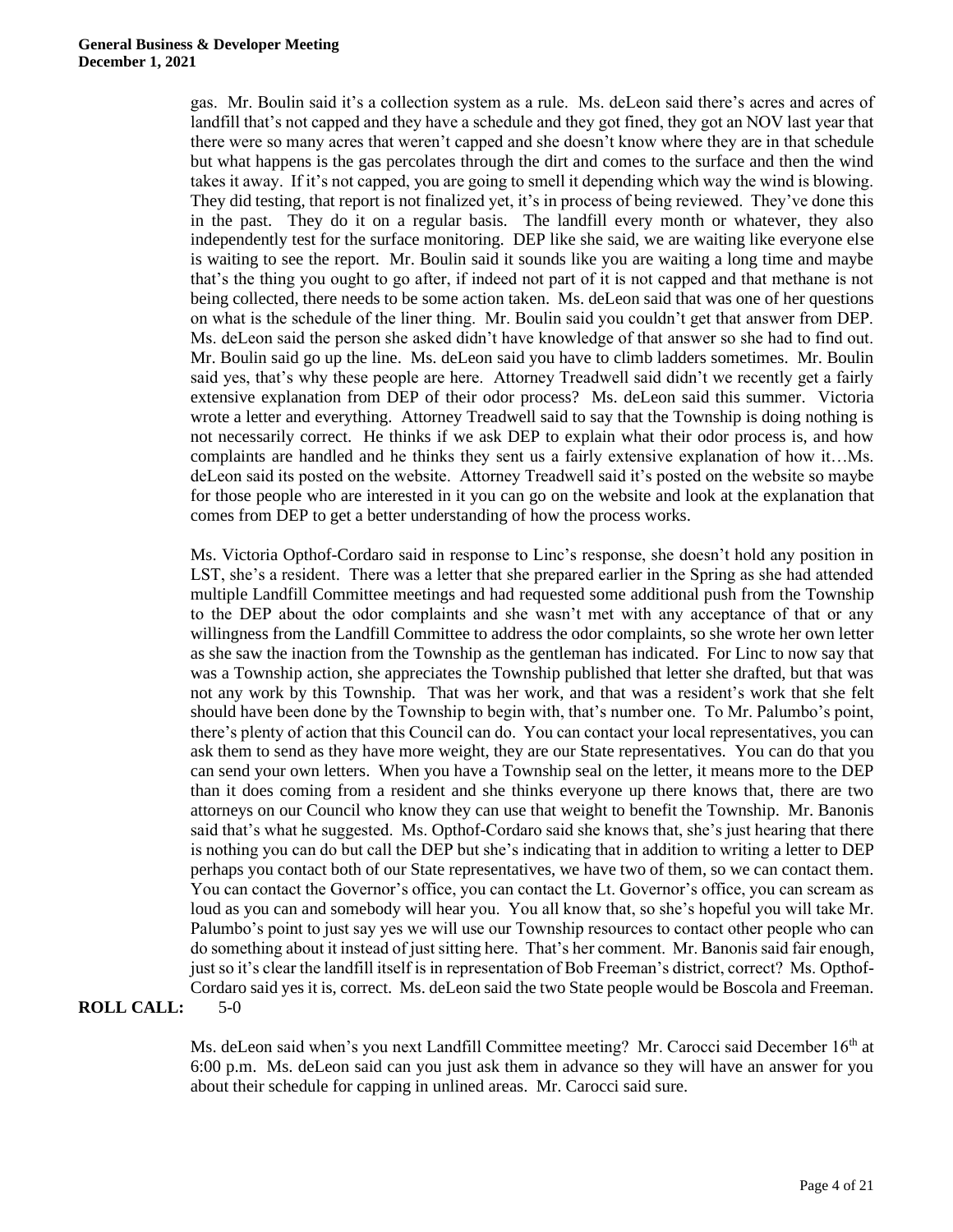# **III. PRESENTATIONS/HEARINGS**

# **A. PUBLIC HEARING (CONTINUED) – ADOPTION OF MULTI-MUNICIPAL COMPREHENSIVE PLAN UPDATE – RESOLUTION #65-2021**

Mrs. Yerger said at the November  $17<sup>th</sup>$  Council meeting, the public hearing to adopt the 2021 update to the Multi-Municipal Comprehensive Plan was continued as Council requested staff to look into certain areas to possibly address future (and existing) commercial uses, specifically:

- to address the Rt. 412 corridor to expand the area from the Hellertown Borough line to Apples Church Road as depicted on the map for consistency
- to address the Easton Road portion that is not identified as neighborhood mixed use
- to change or look at the Rt. 378 corridor to make it consistent throughout the commercial use as it is now

Mrs. Yerger said the map was revised. Ms. deLeon said did we get a pointer yet? Attorney Treadwell said he can explain it. Ms. deLeon said we need to put that on Santa's list. Mrs. Huhn said we do have one. Attorney Treadwell said at the last Council meeting, we discussed the Comp. Plan and this is the Comp. Plan map of future land uses. Where he's pointing now, this red area, stopped at the Borough of Hellertown and at the last Council meeting, Council directed if we would extend it out to 412 and that's what Brien has done on this plan, the red is Commercial and extends out. The second area is this little sliver up here which on the previous Comp. Plan half of it was residential and half of it was Mixed Use, it's all now Mixed Use as you can see and then come down a little on the top corner, the 378 corridor it's now identified as all potential future Commercial all on 378. Those are the three changes that were discussed at the last Council meeting and that's what you have now on the plan. Ms. deLeon said what does that do to our zoning. Attorney Treadwell said it does nothing to our zoning other than allow you in the future to say if you want to change your zoning to GB1 or GB2, which is our Commercial district, then it would be consistent with this Comp. Plan. Mr. Carocci said it still has to go before zoning. Attorney Treadwell said it would have to go thru the whole process, absolutely. Brien has been in touch with LVPC whether or not they wanted to see this again, he doesn't think they responded to him yet. Mr. Kocher said that's correct. Attorney Treadwell said so his suggestion is if you make a motion to approve this map, we will then have Brien send it to the LVPC and see if we can get a response that way.

Mr. Banonis said he'll make a motion. Mr. Carocci said he'll second it. Ms. deLeon said she has a question. Attorney Treadwell said we aren't going to close the hearing as we don't know what LVPC is going to do. Ms. deLeon said the big purple area, the dark purple area, she doesn't ever recall that being that large when we did the plan the last time. Do you remember that? Attorney Treadwell said Brien, you didn't change that area? Mr. Kocher said no, Leslie was able to get the map from the consultant and we only looked at the three areas that Council directed us to change. It is not necessarily consistent with your current zoning ordinance in some places, it's his understanding this is the same Land Use Map from 2009, that's what they were told. Ms. deLeon said she remembers questioning that after it was printed and nobody came up with an answer of how it got that big as we never talked about it being that big when we were looking at the plan. She thinks that was an error on the map when it was. Mrs. Huhn said she can ask Carolyn if she can go back and look at what precipitated that. She did say that's what was there from 2009. Ms. deLeon said she'd like an answer and she remembers she questioned that back in 07, 08, whatever. What started her questioning was the Riverside Drive of the Lehigh River part of some of that area is the Steel City slopes and to say they were industrial she was questioning it. Mrs. Huhn said the white areas are the open space areas. Mrs. Yerger said that's part of the slopes as well, obviously. Ms. deLeon said if you could ask, that would be great. Attorney Treadwell said if Council agrees, the motion would be to have Brien send this plan with the three changes we talked about to LVPC to see if they need to re-review it before we adopt the Comp. Plan.

**MOTION BY:** Mr. Carocci moved to have Brien Kocher send this plan, with the three changes Council talked about, to LVPC to see if they need to re-review it before Council adopts the Comp. Plan.

**SECOND BY:** Mr. Banonis **ROLL CALL**: 5-0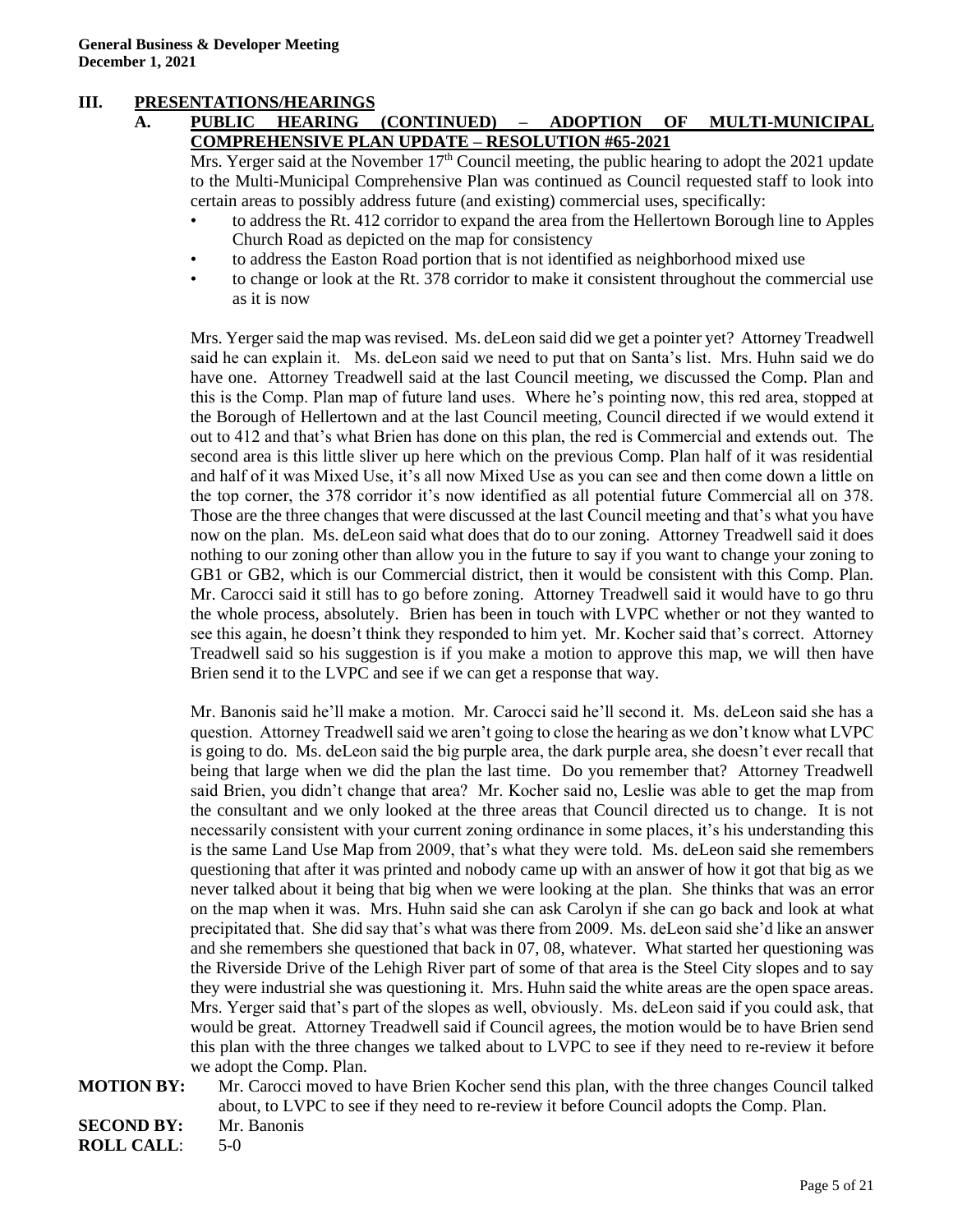| <b>MOTION BY:</b> | Mrs. Yerger moved to continue the hearing after we get an answer from LVPC on the Comp. |
|-------------------|-----------------------------------------------------------------------------------------|
|                   | Plan.                                                                                   |

to open the hearing.

**SECOND BY:** Mr. Carocci

**ROLL CALL**: 5-0

#### **B. PUBLIC HEARING AND CONSIDERATION OF ADOPTION OF CHAPTER AMENDING CERTAIN PROVISIONS OF THE POLICE PENSION – ORDINANCE NO. 2021-04**

Mrs. Yerger said Ordinance No. 2021-04 has been advertised for a public hearing and consideration to adopt Chapter 38 of the Police Pension Plan or program applicable to the Police employees of Lower Saucon Township by amending and revising certain pension provisions and repealing all other ordinances and parts of ordinances in conflict with the provisions of this ordinance.

| <b>MOTION BY:</b> | Mrs. Stauffer moved |
|-------------------|---------------------|
| <b>SECOND BY:</b> | Mrs. Yerger         |
| <b>ROLL CALL:</b> | $5-0$               |

Attorney Treadwell said as part of the contract negotiations with the Police Officers Association, they requested and the Township agreed to a DROP option in their pension plan which is a deferred retirement option and what it does is it would allow an officer when they reach retirement eligibility, it allows them to pick a date certain that's not more than two years from the date they reach eligibility where they will state I will retire on that date from the time of their eligibility until that date they still remain employed as a police officer and any pension payment they would be due had they retired go into a separate account which is then paid to them in a lump sum when they actually retire. So it's a fairly common program for police officers and for other types of employees as well. What it does for the Township, it allows us to keep more experienced officers for a longer period of time where they might reach a retirement date and decide okay, I'm out of here, and I've maxed out my pension where we might want to keep them as they are more experienced. It's good for the officers, it's good for the Township and this is the ordinance that would enact that provision.

| <b>MOTION BY:</b><br><b>SECOND BY:</b><br><b>ROLL CALL:</b> | Mr. Banonis moved to close the hearing.<br>Mrs. Yerger<br>$5-0$                                                                   |
|-------------------------------------------------------------|-----------------------------------------------------------------------------------------------------------------------------------|
| <b>MOTION BY:</b>                                           | Mr. Banonis moved for approval of Ordinance No. 2021-04 adopting Chapter 38 amending<br>certain provisions of the Police Pension. |
| <b>SECOND BY:</b>                                           | Mr. Carocci                                                                                                                       |
| <b>ROLL CALL:</b>                                           | $5-0$                                                                                                                             |

**C. PUBLIC HEARING AND CONSIDERATION OF ADOPTION TO REVISE CERTAIN PROVISIONS OF CHAPTER 150 OF THE OPEN SPACE MUNICIPAL RESIDENT TAX – ORDINANCE NO. 2021-05**

Mrs. Yerger said Ordinance No. 2021-05 has been advertised for a public hearing and consideration to adopt an ordinance to amend and revise Chapter 150 (taxation) of the Open Space Municipal Resident Tax; and repealing all other ordinances and parts of ordinances in conflict with the provisions of this ordinance.

## **MOTION BY:** Mrs. Yerger moved to open the hearing.

**SECOND BY:** Mr. Banonis

**ROLL CALL:** 5-0

Attorney Treadwell said you saw this at the last meeting which just removes the language from the tax section of the Township code which is Chapter 150 that refers to the Open Space Tax. The Open Space Tax expires at the end of this year. This ordinance just removes the language from your code so that there is no confusion when someone goes to the code and tries to figure out if it's in effect or not.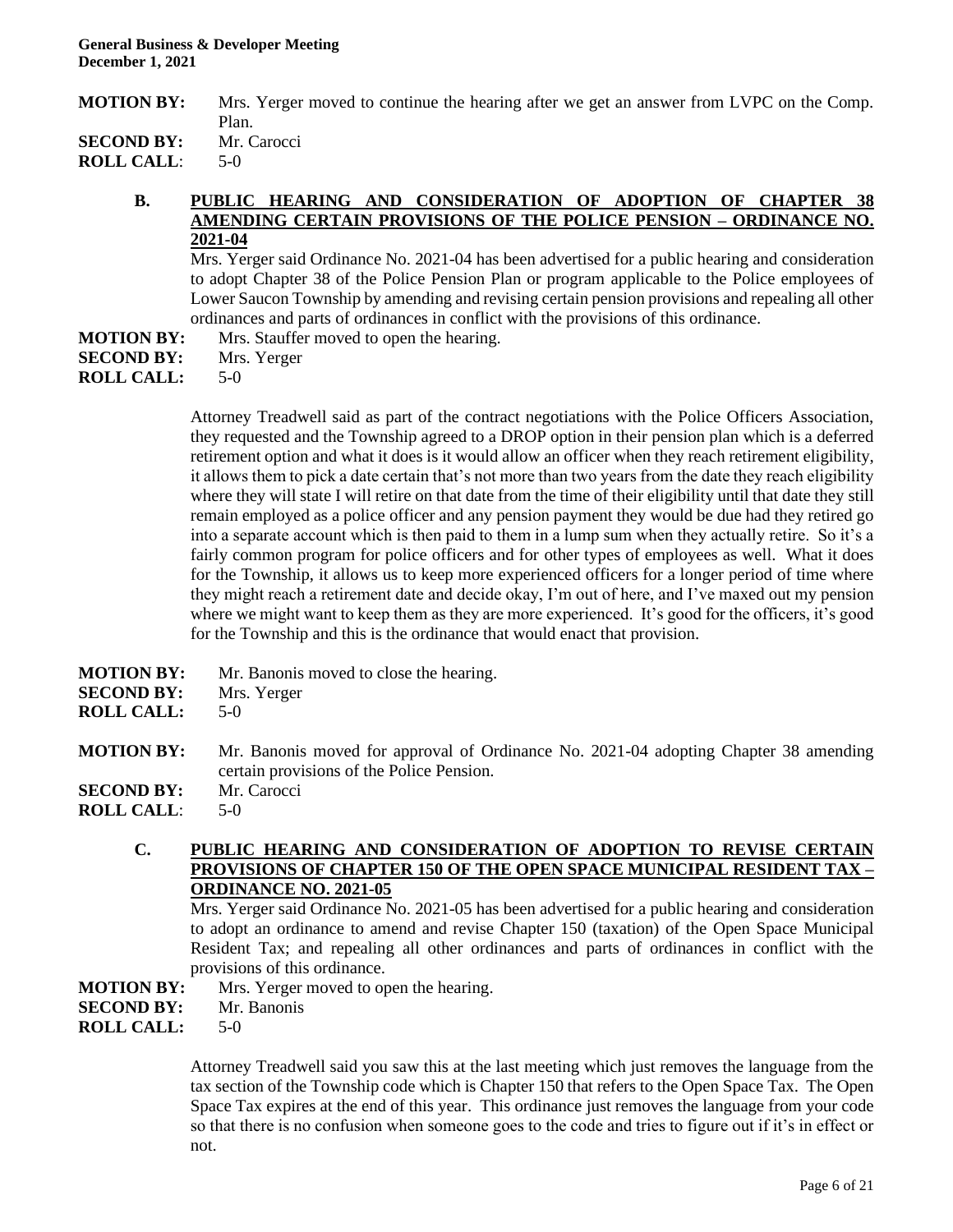| <b>MOTION BY:</b> | Mr. Banonis moved to close the hearing.                                                                                                         |
|-------------------|-------------------------------------------------------------------------------------------------------------------------------------------------|
| <b>SECOND BY:</b> | Mrs. Yerger                                                                                                                                     |
| <b>ROLL CALL:</b> | $5-0$                                                                                                                                           |
| <b>MOTION BY:</b> | Mr. Banonis moved for approval of Ordinance No. 2021-05 revising certain provisions of<br>Chapter 150 of the Open Space Municipal Resident Tax. |
| <b>SECOND BY:</b> | Mrs. Yerger                                                                                                                                     |
| <b>ROLL CALL:</b> | $5-0$                                                                                                                                           |

# **V. TOWNSHIP BUSINESS ITEMS**

# **A. RESOLUTION #66-2021 - AUTHORIZING A BUDGET ADJUSTMENT TRANSFER OF FUNDS**

Mrs. Yerger said Resolution #66-2021 has been prepared to make adjustments to the 2021 budget due to anticipated additional expenses and expenses previously approved by Council.

Mrs. Huhn said Cathy prepared this based upon the direction from Council at previous meetings. This is covering the bonuses for both the PD and administrative staff. It's coming out of the ARPA funding, which is in a separate account, moved to the General Fund and then from the General Fund into the payroll. It also covers some other areas where she had to transfer some money for engineering SEO, this is for some of the sewage enforcement that we had transitioned to this year from HEA doing it from taking it in-house and developing it with an escrow fund so that's covering that. There was some additional money for park maintenance, which was associated with the Rail Trail refurbishment that we just did and then she had to transfer some of the pension fees for the overages.

**MOTION BY:** Mr. Banonis moved for approval of Resolution #66-2021 authorizing a budget adjustment transfer of funds.

**SECOND BY:** Mrs. Yerger

**ROLL CALL**: 5-0

## **B. HELLER HOMESTEAD – 1890-1892 FRIEDENSVILLE ROAD – APPROVAL OF SUNROOM WALL AND UPSTAIRS HALLWAY CEILING REPAIR**

Mrs. Yerger said the Heller Homestead is in need of repairs to the sunroom wall and the upstairs hallway ceiling. The Director of Public Works has obtained quotes and the Manager will discuss the work with Council.

Mrs. Huhn said you have the two quotes in your packet from Kametz Construction who does this type of wall repair as it is a plaster wall and a little different than just someone coming in and fixing drywall. The estimates seem reasonable, with the wall costs of \$1,075.00 and the upstairs ceiling is \$550.00. Ms. deLeon said this is pretty much fixing what is existing, the Secretary of Interior standards. Mrs. Huhn said we are past the covenants period. Ms. deLeon said we usually check with Karen Arnold. Mrs. Huhn said we did not run this by her as they are repairing it to the standards of the wall and the paint colors will remain the same. She can if you want her to, but then…Ms. deLeon said no, only because you are doing the same interior. She asked if there were pictures of the upstairs celling. Mrs. Huhn said she doesn't but Roger does and she will forward them to Ms. deLeon. Ms. deLeon said yes, please forward them to her. She thinks it's good we are doing this. She attended an event there this fall and she was surprised to see they were in the shape they were.

**MOTION BY:** Ms. deLeon moved for approval of repairs at the Heller Homestead for the sunroom wall at a cost of \$1,075.00 and the upstairs hallway ceiling at a cost of \$550.00.

**SECOND BY:** Mrs. Stauffer

**ROLL CALL**: 5-0

Mrs. Stauffer asked if we could send a letter to David and the Conservancy to let them know we will be doing this. Mrs. Huhn said he was included on the email but we'll post it so he knows.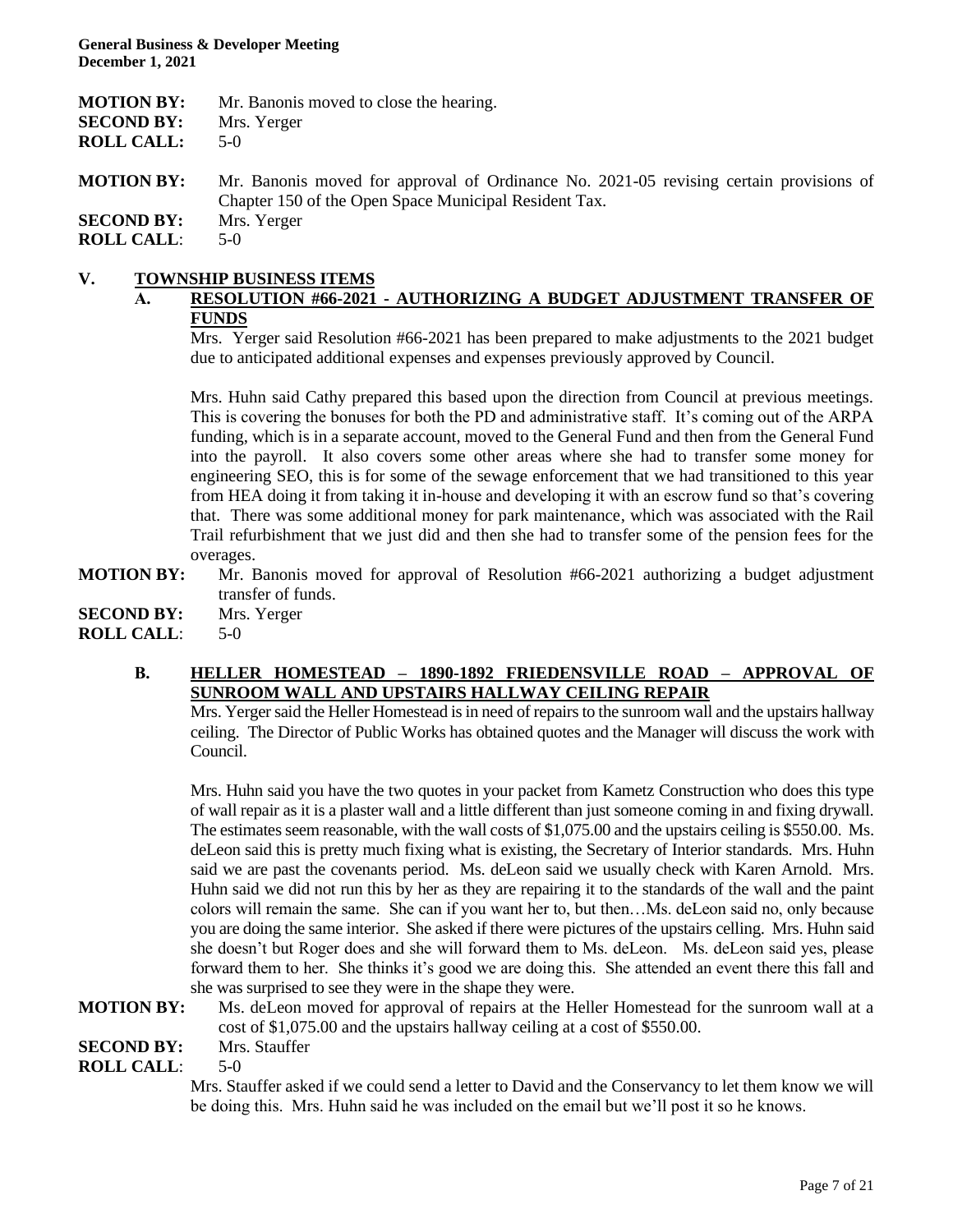## **C. HELLER HOMESTEAD WIDOW'S HOUSE – 1890-1892 FRIEDENSVILLE ROAD – APPROVAL TO INSULATE THE ATTIC**

Mrs. Yerger said the Saucon Valley Conservancy requested that the attic in the Widows House be insulated to cut down on heating costs. They requested the use of a Rockwool product, however, the Director of Public Works was unable to find anyone who did Rockwool so he obtained a quote for a fiberglass-type insulation in the amount of \$2,122.00.

Mrs. Huhn said you have that proposal in your packet from USA Insulation. Insulating the attic is going to help with heat costs. We still need to have the windows done which helps with that. Unfortunately, she's not sure what a Rockwool product is, but she thinks having insulation installed will help immensely with the loss of heat.

**MOTION BY:** Mrs. Stauffer moved for approval to insulate the attic in the Widows House in the amount of \$2,122.00.

> Mrs. Stauffer said last year we helped the SVC with their heating, is that their contention this year? Mrs. Huhn said they have not requested assistance with the heating, and we haven't withdrawn that assistance at this point. If Council would like to discuss that, she knows heating costs are going up quite substantially this year so if you'd like to consider that, she can bring it back to another Council meeting with some estimates of what the costs would be. Mrs. Yerger said that would be good.

#### **SECOND BY:** Ms. deLeon **ROLL CALL**: 5-0

# **D. LOWER SAUCON FIRE RESCUE REQUEST FOR GRANT ASSISTANCE TO PURCHASE AIR PACKS**

Mrs. Yerger said Lower Saucon Fire Rescue is here tonight to present their grant request for air packs to Council. Mr. Carocci said this came up at a Fire Services meeting early in November. He asked them to come and make a presentation.

Mr. Krycia thanked Council for their time. On behalf of himself and Chief Ty Johnson, they are requesting \$79,520.00 for the replacement of their Self-Contained Breathing Apparatus. They did receive a grant from FEMA for this year in the amount of \$153,333.33 and that will replace some of their SCBA's, but not all of them. Just a little background, they do the Firefighters Grant every year. It's a competitive grant. Since they've been doing it from 2006, they combined about \$800,000 in Federal money. It is a competitive grant and you don't always get it but you at least try for it. The competitive grant, the vast amount of the grant is based on financial need, training information, call volume and responses, needs for the community, structure of the community, what kind of industries in the community, stuff like that. The fire company has to report the fire calls to the National Fire Incident Reporting System, which is a requirement of the grant and they have to do that in a timely manner, usually quarterly. They do it monthly, so they are compliant on that. Some of the grants they received in the past, 2005 under Leithsville there was a \$78,000 grant for an extraction system for exhaust. They did receive in 2005 again, Southeastern, a grant for \$55,000 for new SCBA. In 2006, thy received a regional grant for radios and SCBA for \$365,000 which covers Leithsville, SeWyCo and Steel City. They got a COVID-19 grant in 2019 for \$10,000; and in 2020 for \$153,000 for replacement for SCBA for Southeastern Station. We'll talk about the current situation and I will turn it over to the Chief.

Mr. Johnson said due to our merger, LSFR operates two different manufacturers of SCBA, Scott Safety and Drager. The Southeastern air packs were out of date according to the last grant in 2005. Part of our operational plan is to have the equipment the same. Being that the Drager packs reached their life, they tried for a grant and this time they were successful. From a safety point of view to have the proper equipment for the men and women so they know the same operation on every air pack, they are asking for the funds to supply the rest of the equipment, the apparatus with the remainder of the air packs. Over the last three months, our officers have demo'ed three different manufacturers and they picked Drager as it seems to be the one that is going to fit their needs. It's also the lowest priced air pack out there. They are replacing 23 air packs, 46 cylinders for a cost of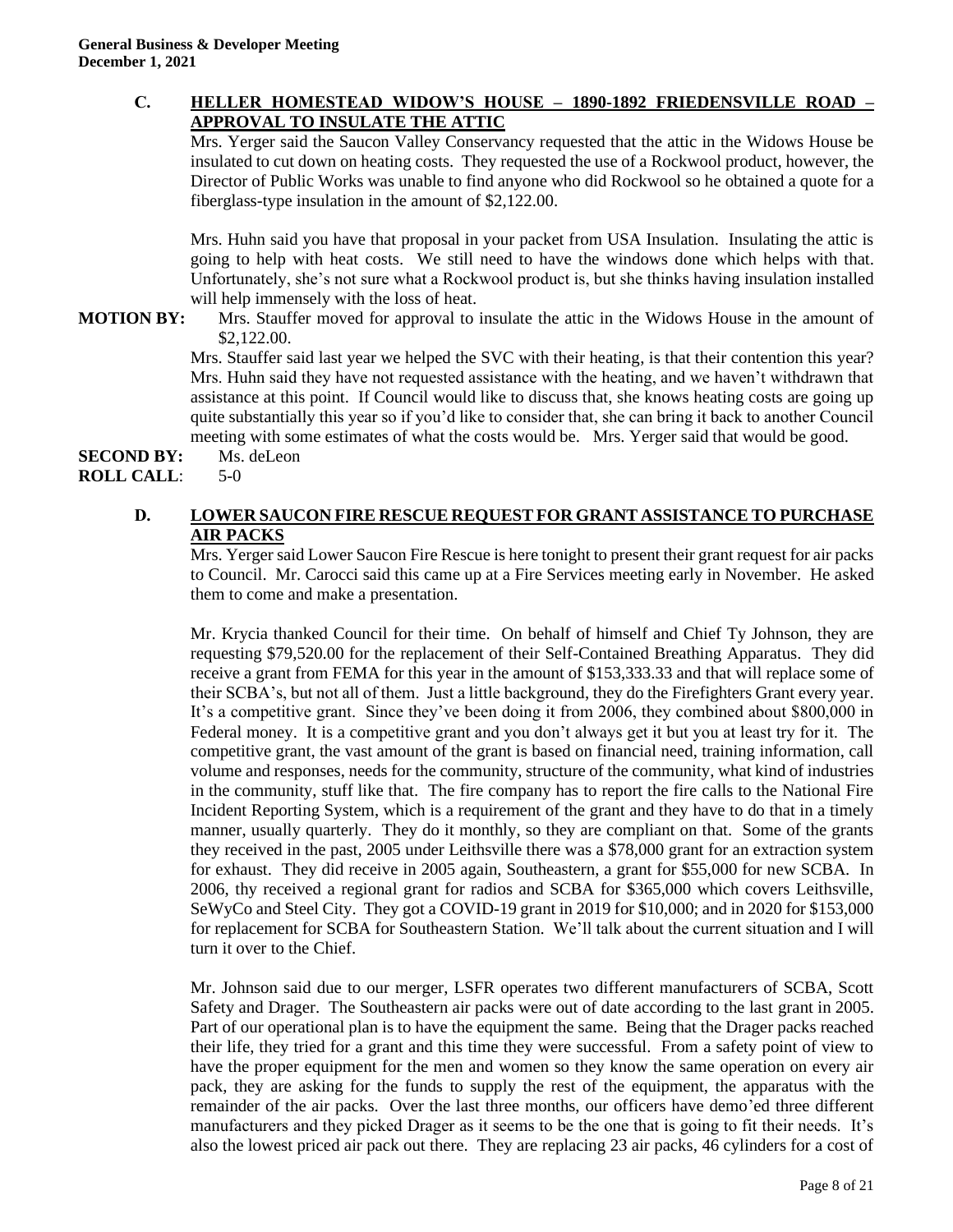\$153,333.33 with a 5% match from the fire company at a cost of \$7,666.67. This slide talks about the research that was done. Fire Chief Billimoria broke it down to pros and cons of each pack. They went through that and made their decision based off of that and price did play a factor. They feel that the Drager was an outstanding pack for the money. They have history with Drager already.

Mr. Banonis said the units that are expiring that you are seeking to replace Drager, Scott or some other brand? Mr. Johnson said the ones under the grant are Drager units. The extra we are asking for is to replace the Scotts so their inoperability is the same. We've been working on that since we bought the first engine from LSFR until we bought the next one. The trucks are laid out the same with the same equipment. It makes it a lot easier when you are running out of multiple stations and its 3:00 a.m. and it doesn't matter what truck you go to or what seat you are sitting at, that you don't have to worry about which air pack you are putting on. In an emergency situation, if you have a downed fireman, everyone is familiar with the same pack. It's a life safety issue at that point. Mr. Banonis said there's value in uniformity and continuity with the different locations. With regard to the Scott units, what do you do with them, do you recycle them, do they give you a trade-in or what? Mr. Johnson said Scott has been looking into a company that would buy them. Mr. Krycia said he reached out to a couple of vendors that actually purchase air packs. They refurbish them. The Scott air packs that Se-Wy-Co has are about 7 years old. They were purchased with our insurance money from the Leithsville station fire and they replaced their whole line of air packs at that point. That was before they were a merged company. He has talked to several vendors interested in buying them and most likely what they will do is get the Drager's, get our guys trained, get them in service and start the process of selling the Scott units. Mr. Banonis said if you get money back on the trade-in, which obviously reduces the cost for the Drager unit, right? So instead of it being \$79,520 the net cost will be somewhat less. Mr. Krycia said correct. Mr. Banonis said would it be unfair for us to ask you guys to give us the amount you recover from the trade-in. Mr. Krycia said he doesn't have a problem with that. Mr. Johnson said put it back in the fire tax fund. Mr. Carocci said he was going to propose it be paid out of the Fire Services fund and then that money be returned to the Fire Services. Mr. Krycia said as long as that's good with the IRS. Mr. Johnson said that's for you guys to figure out.

Mr. Krycia said we'll talk about the cost analysis. FEMA gave them roughly \$7,120 per SCBA unit which consists of the packet itself, two cylinders and a face mask. This slide shows you the breakdown of the whole process. The Drager packs are coming in at \$5,680 roughly with all the specs they need on them whereas the Scott air packs with the additional specs are coming in at \$7,470 and the MSA are coming in at \$7,090. That's where they are with the pricing aspect. They did all of their due diligence. They met with each manufacturer. They demo'ed the air packs and had them on the fire trucks that the firefighters could use and they went with Drager for the financial aspect of it but also because Drager is the biggest manufacturer of air packs outside of the U.S. They pretty much own the rest of the world. Scott is the biggest manufacturer in the U.S. There's a lot of companies even that they respond to locally that have Drager's. Mr. Banonis said Drager is in PA, it's in Telford. Mr. Johnson said they hold 60% of the share of SCBA on the market. Everybody else makes up the rest. Mrs. Stauffer asked what the lifespans were for the packs. Mr. Krycia said about 15 years. This slide will show you the cost. If they got the 23 SCBA/46 cylinders, along with the 23 masks, there's the net price they will pay out and they have a little bit leftover on the Drager side whereas if they went with Scott or MSA, the fire company would have to pay into it to satisfy the grant. If you see the note below it, for the Drager's they can get 27 packs for the 23 they wrote the grant for whereas for Scott's they'd only be able to afford 20 and for MSA's, that would be 22. Their request is real simple, they are asking for a \$79,520 for the replacement of 14 of the packs and that would complete their allotment of air packs that they have which is 40. Mr. Banonis said how soon can they get them to you? Are they in stock or stuck on ships? Mr. Johnson said its 12 weeks as it stands now. It's like everything else, the biggest backlog is the cylinders because they are made for multiple SCBA companies like the MSA will use the same cylinder which is on your back and holds the air. The pack itself probably isn't going to take that long.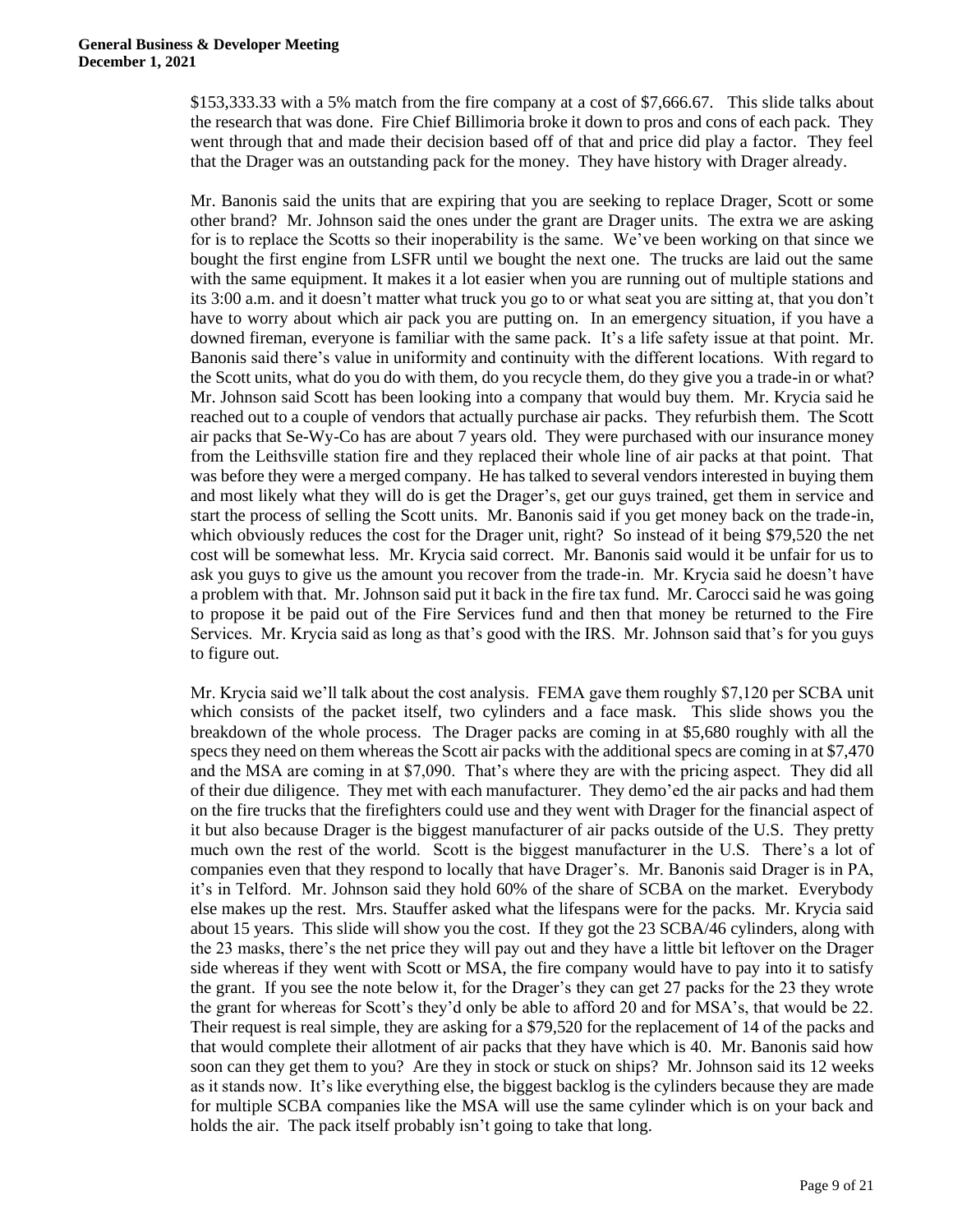Mr. Carocci said at the Fire Services meeting, you mentioned that you are still getting 2021 prices here but next year the prices will go up. Mr. Johnson said Drager's price is going to go up in February. He thinks Scott's is going up in December and MSA's was January. That's why they are here now to beat that timeframe if possible. Mr. Banonis said it's a three-month delay in getting them and how many months before you can sell the Scott's? Mr. Johnson said they have to train everyone on them. A lot of the guys are trained in the Drager anyway because they cross-trained the guys who traditionally wore the Scott's packs out at Se-Wy-Co station, they trained on the Drager and the Southeastern have trained on the Scott's.

Mr. Banonis said assuming we approve this tonight, would it be fair to have you replenish the Fire Services Fund for whatever you get the trade-in of the Scott's by June 30, 2022? Mr. Johnson said yes, that's fair, pending no delays. Mr. Carocci said he spoke with Cathy earlier this week and she thinks the actual Fire Service Fund is \$908,020.42 and year-end estimate of \$911,000.00. If we approve this tonight, it reduces the balance to \$831,480. Cathy also estimates the 2022 estimate tax revenue will be \$340,000 for a total of \$1,171,480 a year from now if nothing else was spent. He doesn't think it's depleting it too much for this expense.

**MOTION BY:** Mr. Carocci moved for approval of the grant request from Lower Saucon Fire Rescue to purchase air packs at a cost of \$79,520 with the understanding they would reimburse the fund by June 30, 2022 based upon the trade-in they get from the Scott's.

Mr. Johnson said the trade-in might be worth \$20,000. Mr. Carocci said then the estimate next year would be \$1,191,000, so it's \$1.2 million.

- **SECOND BY:** Mr. Banonis
- **ROLL CALL**: 5-0
	- **E. APPROVAL TO REIMBURSE LOGAN KADE FOR SUPPLIES USED IN BUILDING A KIOSK AT THE HELLER HOMESTEAD**

Mrs. Yerger said Logan Kade has completed a kiosk at the Heller Homestead for his Eagle Scout project and is requesting reimbursement for the building supplies for the kiosk in the amount of \$572.99.

Mrs. Huhn said Logan constructed a kiosk for his Eagle Scout project and kept track of all his expenses for reimbursement. We usually do this for the Scouts. They do try and get donations whenever they can which is getting a little harder to do today. Mr. Banonis said he doesn't want to tie up reimbursing Logan, but at one of the P&R meeting, one of the member's was concerned about the Plexiglas shield and there were some sharp edges. Logan had agreed to look at it. He's not suggesting we not pay him until it's taken care of as he's incurred these costs and did a nice job. Mrs. Huhn said she did see something about that and thinks it's taken care of, but she will check. Ms. deLeon said did he put it where the other one was? Mrs. Huhn said yes he did, and he did a nice job.

- **MOTION BY:** Mr. Banonis moved to approve reimbursement in the amount of \$572.99 for building supplies for the kiosk built by Logan Kade at the Heller Homestead.
- **SECOND BY:** Mrs. Stauffer
- **ROLL CALL**: 5-0

## **F. APPROVAL OF HELLERTOWN AREA LIBRARY AGREEMENT FOR 2022**

Mrs. Yerger said the Library Services Agreement between Lower Saucon Township, Hellertown Borough and the Hellertown Area Library expires at the end of this year. The new agreement becomes effective January 1, 2022 for a term of five (5) years. The Manager and Solicitor will discuss with Council.

Mrs. Huhn said what you have in your packet is the agreement that was forwarded to LST. Hellertown Borough has approved it on their end at their last meeting in November. You also have a memo from Linc with some of his items that he had questioned. Kristen has also looked at them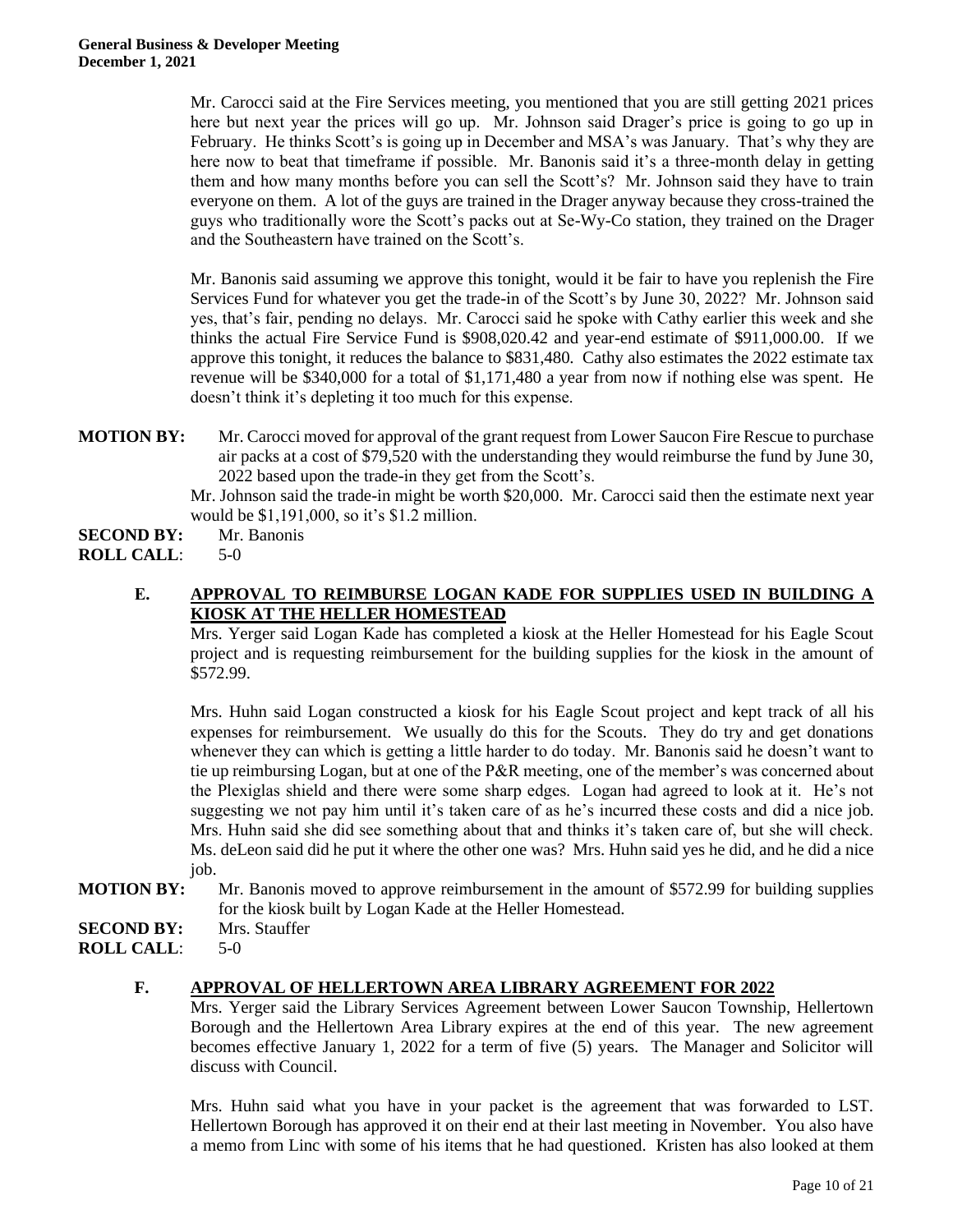and shared them with the library as well. Mrs. Stauffer said correct. Ms. deLeon said were the changes that Linc…Attorney Treadwell said he just made some comments and questions. He doesn't know if it necessarily makes sense to go through every single one of them at a Council meeting. Mr. Carocci said he's not satisfied that the changes haven't been made, and he doesn't even like some of the changes. He thinks there should be an odd number of board members and LST should have more board members as LST provides more funding. The cover page wasn't even dated, but whatever. It seems there's a problem with State law where they refer themselves as Trustees instead of Directors. Even the State law got rid of the state guidance on libraries that he read on-line which read 7 or 9 directors, not an even number to avoid tie votes. He thinks it needs to be negotiated until it's acceptable. He'd make a motion to table it.

# **SECOND BY:** Mr. Banonis

#### **MOTION BY:** Mr. Carocci moved to table this agenda item.

Mr. Banonis has a little bit of concern that our Township Solicitor was not involved in this process until after the draft was already provided to him. He doesn't know why it's being presented as a five-year contract as historically this has always come up to Council on an annual basis for funding. He's not sure why it's five years and he saw some reference to Hellertown getting a credit for inkind services which he doesn't understand where that came from. This Township historically going back 8 or 10 years and provided a huge capital outlay to fund the library so he thinks we funded it very well and made our obligations and do it on a per capita basis which is fair and feels we need to look at this in a little more detail.

Mrs. Stauffer said she thinks this motion was made in haste as we have representatives of the Library Board here tonight to talk to us. Mr. Banonis said there is a public comment period after a motion is made. Mr. Carocci said he's sorry, we didn't get to public comment yet. We have a two-page document from Linc here, none of it has been addressed. It should have been addressed way before tonight. The date on this memo is November 23<sup>rd</sup>. Mrs. Stauffer said the date on the memo is the 23<sup>rd</sup> and it does say "Confidential". She provided this after Thanksgiving to the Library Board as she's not going to provide it without permission from our Solicitor. Mr. Carocci said we need to go beyond this. They are calling Trustees. Again, LST should have more representation on the board than Hellertown Borough (HB) as we pay more money.

Mrs. Stauffer said we pay the same per capita. Mr. Carocci said we pay about twice as much as HB, if not more. Mrs. Stauffer said we pay the same per capita. She wants to clarify some research she's done regarding the language between Director and Trustee. The Office of the Commonwealth Library has lots of training and resources available. Many of their documentation references the term Trustee. She spoke with four people this week to make sure the Library Board understood this as well and that we all understood it tonight. It's a point of semantics and while the office, the State Association kind of recommends Trustee verbiage it is true our State Law 9138 does say Board of Directors. It's up to the municipalities and the Library Board which term they will choose. Mr. Carocci said if it's a matter of semantics why can't they change it? Mrs. Stauffer said not that they can't, she just thinks as a Council we need to ask and if we table it, we can't ask that tonight.

Mr. Carocci said that's exactly what we are doing by tabling it, we're asking them to change the agreement, that's exactly what we are talking about, by tabling it. Mrs. Stauffer said we're asking them to change the agreement but not asking them as a Council as to specifics as what to change other than saying here take a look at what our Solicitor said to change it. Mr. Carocci said he wants to see it in an agreement and he wants more. Why was HB getting credit for their in-kind contribution and we're not. They are saying we are not going to give you that much cash. We paved the whole parking lot for them and aren't getting anything.

Mrs. Stauffer said for capital contributions, LST has done a fair amount of contributions. Mr. Carocci said where's that? Mr. Banonis said the in-kind, the per capita isn't the same then as it's been reduced by the in-kind from HB. Mrs. Stauffer said it's not being reduced, HB is paying per capita, LST is paying per capita, the in-kind services were asked of the Board at a HB meeting for the Board to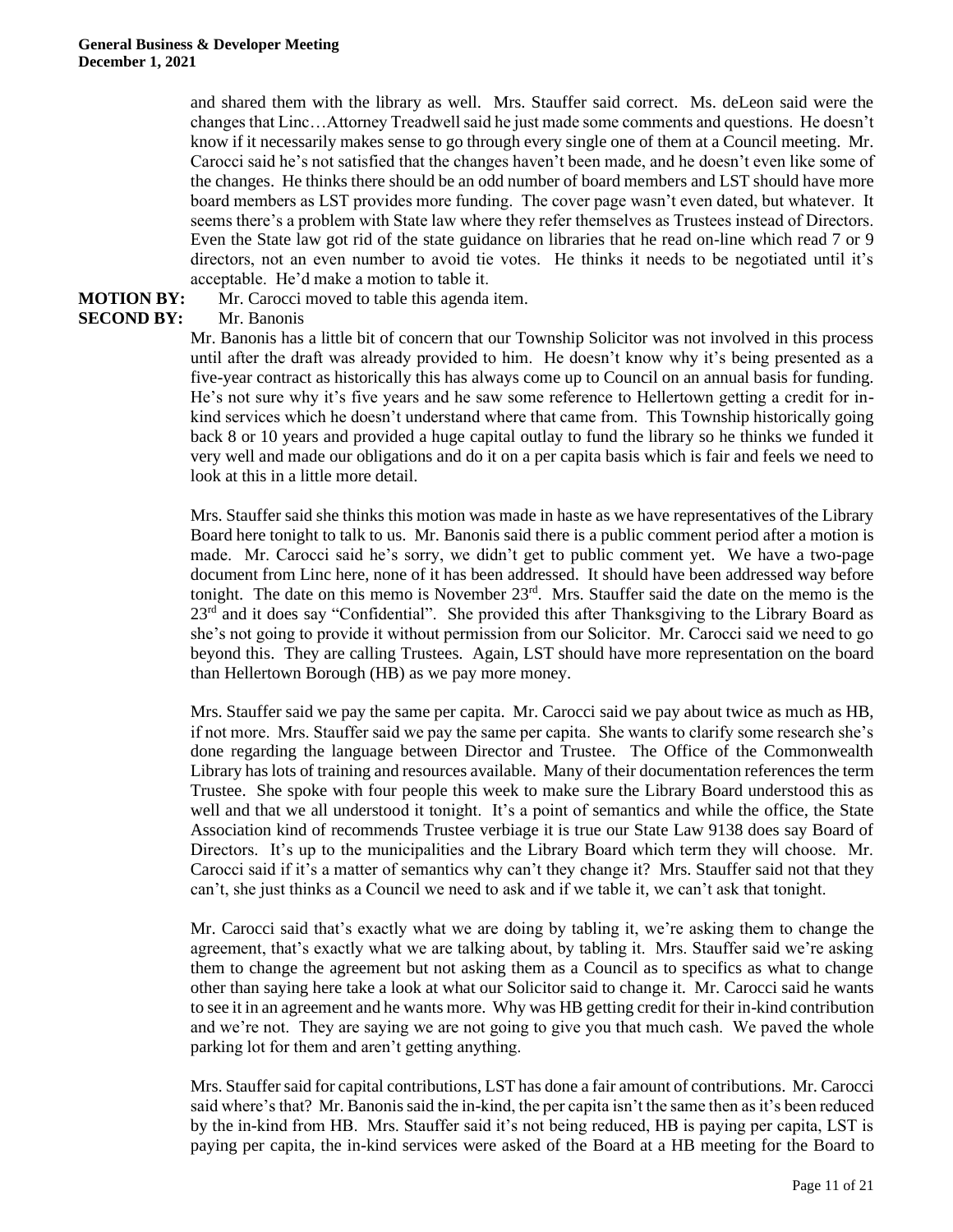#### **General Business & Developer Meeting December 1, 2021**

include. There's two masters here, correct. In the sense there are several parties that have to come together, the Board needs to make both HB and LST happy in order to exist. Mr. Banonis said the library exists on its own just like the fire companies exist on their own. Mrs. Stauffer said that's true. Mr. Banonis said the library is not a derivative or department or agency of LST, it's its own private entity that exists based upon the funding it gets from donations, from capital expenditures, from HB, LST, the State so it's not existing as an arm of LST. Mrs. Stauffer said it's not existing as an arm of LST, that's not what she said. She is saying that we, as a Council, we as LST provide funding to the library. If we have requests we would like to see included in this agreement, now is the time to ask them. Are we asking them to include everything on our Solicitor's list, that sort of a motion needs to happen, not a motion to table it. Mr. Carocci said he made a motion to table it as he wants to add to Linc's list and wants more Directors for LST as we pay more. He'd also like Leslie to look at the cost, we're not required to belong to Hellertown Library and we belonged to Bethlehem a couple of years ago. He would like to know the cost of that and the benefits to belonging to that and to Southern Lehigh. He would like to see those comparisons and the benefits they provide compared to the cost, it would be more or it would be less, that's why he tabled this. Mr. Banonis said he'd like to see some sort of usage data. How many LST residents are actually using the HAL and with what frequency. Mrs. Stauffer said she thinks we can invite our Library Board representatives up to discuss this. Thank you for coming tonight.

Julia Sefton is the President of the Board said they've been working on this agreement since the first meeting that Leslie and our Director had and Cathy which was in May. This comes as a surprise that there are all these issues since we have been in communication with your Township. Mr. Carocci said he'd like Leslie to address that comment about the surprise and issues. Mrs. Huhn said you're correct, she doesn't have her notes when they exactly started to meet but it was probably in May. We went back and forth on several items. She believes the by-laws were outside of our agreement and they had been approved prior to the agreement and at one point she mentioned that was kind of the cart before the horse having the by-laws being done before the agreement was finalized because they are tied together. There were issues they pointed out when we meet in the summer, in August. When we met in the summer, we talked about you would adjust that certain area of the by-laws we talked about and we kind of hashed it out that day of the appointments and vacancies and how we did it and how we would do it and we agreed we would do it the same way in the agreement that there would be the process of the 90 days and it would carry into the by-laws. Since then, and she was not aware of all these items on our Solicitor's memo, she believes he had given them to Kristen early on in the year. Mrs. Stauffer said they are not the same. Mrs. Huhn said not all of them, but she believes he addressed some of the concerns about the Trustees vs. the Directors.

Mrs. Stauffer said it was a term in making sure it's clean across the board. Mrs. Huhn said we didn't discuss that in our meetings with Cathy Hartranft and Noelle because that was not something that she was instructed to ask for. Our Solicitor had mentioned it because it kind of conflicted with the State law. That was something that was going back to you to the Board separately. She was not aware of all these items until he looked at it and he wasn't looking at it through the process. Mr. Banonis said there was a representation that took place in May and one in August, the memo we have from Linc is November 23rd, so he wasn't part of it, until you got his memo. Mrs. Huhn said she did mention that Council had offered our Solicitor but she thinks at that time Noelle and Cathy thought it wasn't necessary because HB wasn't looking at it. Mrs. Huhn said Council had said they would offer the services of our Solicitor for free. This is the first he seen it. Mr. Banonis said was that offer accepted? Mr. Carocci said there was a phone call at one of the Zoom meetings and he thought it was accepted.

Attorney Treadwell said let him clarify a couple of things. He reviewed some documents that Kristen sent him which were by-laws and more internal library stuff and he had some comments and he gave them to Kristen and he thinks she gave them to the Board. As far as the Tri-Party Agreement goes, he wasn't involved in that process although Leslie mentioned to him in the summer or early fall that she had suggested that he come to a meeting and that suggestion was met with we don't need him.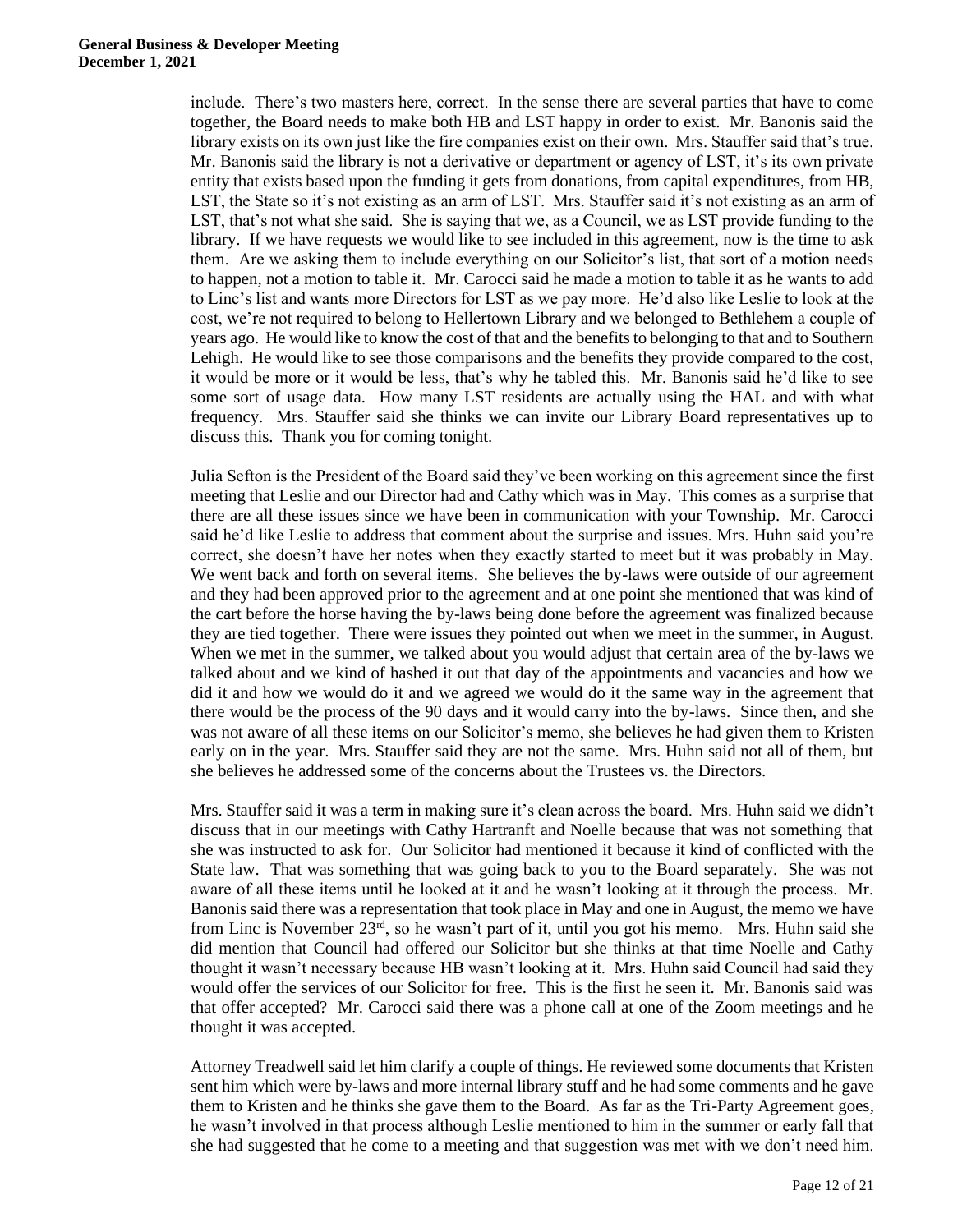Okay fine. Then he saw the agreement and had these questions and comments from the agreement. He didn't see the agreement until after HB had already voted to adopt it.

Mr. Carocci said that's what he finds unacceptable. Linc offered to go to a meeting. Mrs. Huhn said that's her concern also she hadn't seen this agreement after HB had revised it. There were revisions made at HB's meeting that were not discussed between the three of us. Mr. Carocci said you basically gave HB the agreement and are giving it to us and saying take it or leave it, and he's saying for tonight we are going to table it and leave it. There's no reason why we shouldn't have gotten this earlier. HB apparently got it in the beginning of the month.

Ms. Noelle Kramer said nothing was sent to HB that wasn't sent to Leslie. HB didn't get anything that Leslie didn't get. Mr. Carocci said at the same time? Ms. Sefton said when she gets an email she sends it to both. Mr. Carocci said the agreement, when was it passed by HB? Mrs. Stauffer said mid-November. Ms. Kramer said the date of the meeting….Mr. Solt said he knows it was passed last week. The only change that was made since then was various small change regarding that HB would not be obligated for the in-kind services; it was not removed from the amount given as part of the funding. The per capita is equal between LST and HB. That was something they asked to…Mr. Banonis said the agreement that was given to Leslie, this is the one that HB approved as they added in the language of the in-kind. Mr. Solt said it was not on the agenda until last week and it was approved with one change. Their draft agreement was sent November 5<sup>th</sup>, and Noelle copies both municipalities. Mrs. Huhn said you are correct, they do both get the same emails from Noelle. Mr. Solt said and what they've done with this agreement, he was not involved when it was first created, but it's effectively the same exact agreement that was created, simply just the dates changed and some very minor things. Linc did review the by-laws. He knows when the discussions started between Leslie, Noelle and Cathy back in the Spring, the key thing was about updating the by-laws, working on the rotation, as no one could get the rotation it didn't make any sense. They had many, many meetings and many months and hashed it out. Predominantly the thing they looked at was from the OCL, a 50-page handbook about managing a library. That's where the title Trustees comes from. He does completely understand that there's an inconsistency as far as Directors vs. Trustees. That was the guidance they used from the OCL. That's the reason the Trustees wording is in there which is in their by-laws. That's separate from their agreement, but they fixed the rotation which was the key thing they wanted to work on. They definitely took Linc's comments, criticisms, under advisement, and they did make some changes. He can't tell you how many versions of the by-laws they worked through and that was the key thing. They wanted to have that done before the agreement was done.

Mrs. Huhn said are you able to pinpoint at what point our capital costs were removed? The initial funding and capital costs that had been in the agreement and now are not in the agreement. She doesn't recall discussing that with you and Cathy that it needed to be removed. Ms. deLeon said the history should be there. Mr. Carocci said or when HB's was put in.

Ms. Sarah Phillips, LST resident said they have been working on this since she joined the Board, for months, and they do appreciate your time tonight. They are looking to get the agreement approved tonight or approved with conditions from you. They did get that from Hellertown and they had that one condition where they had the emergency meeting to consider. They are taking things under advisement. They figure the by-laws can continue to be updated. In fact, she went through the list with Mr. Hughes and there's a number of things on there that we can add and they don't have a problem with that. She doesn't know that you want to go through the bullet points tonight but they have gone through each and every one. The in-kind contributions they looked back at HB's for five years and they understand LST has some and didn't realize those had been taken out. The point she wants to make tonight is this agreement is not historical. It's not looking back. We are looking to go forward like HB and LST. Mr. Carocci said why was five years of HB's in-kind services looked at. Ms. Phillip's said they were using that as a road map for what they could potentially be for the next five years. Mr. Carocci said then why were our capital improvements taken out, that was looked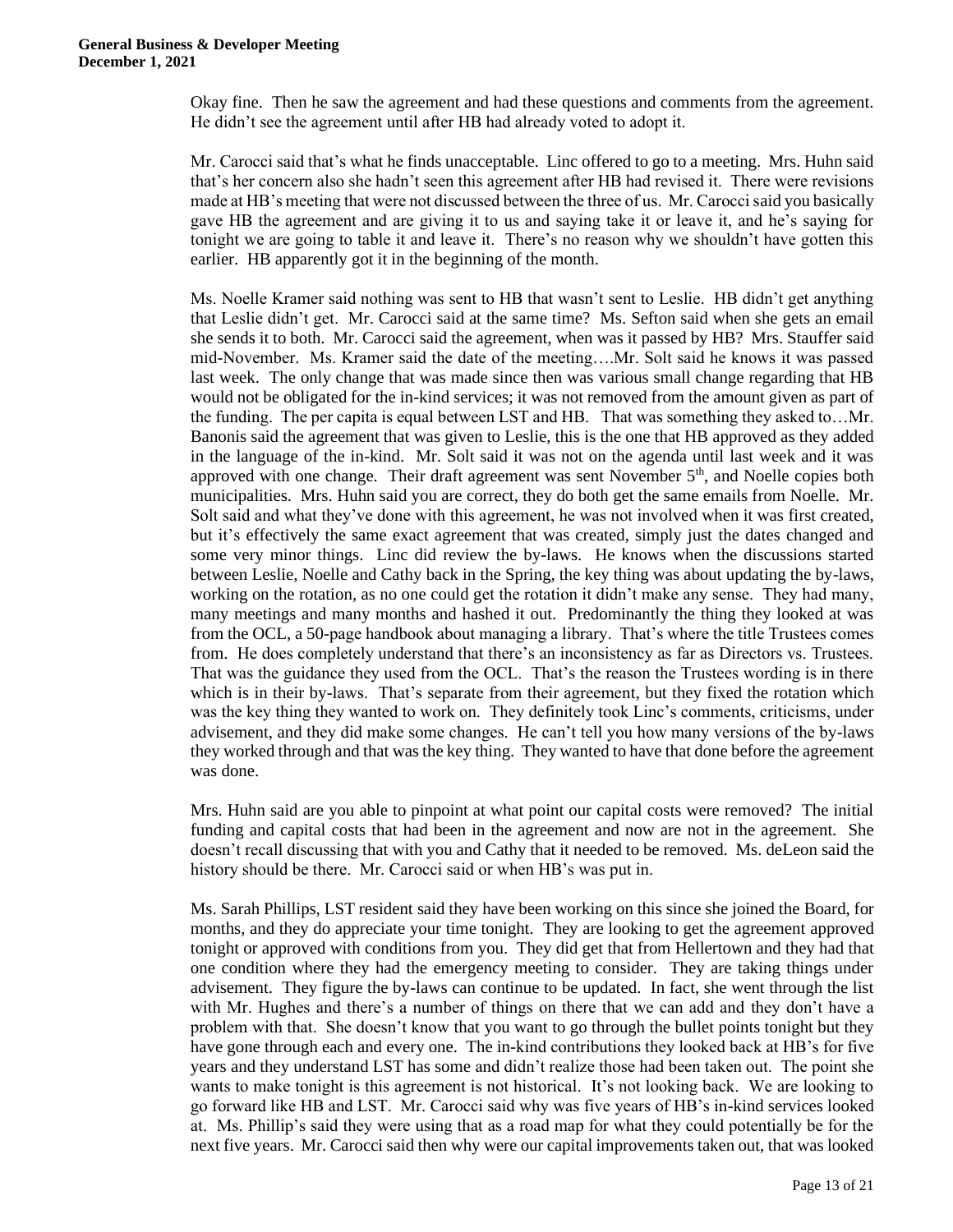at for the next five years? Ms. Phillips said she doesn't know. Mr. Carocci said November  $23<sup>rd</sup>$  the week of Thanksgiving we got the agreement and tabling it is... Ms. Phillips said the  $23<sup>rd</sup>$  was when Linc sent his comments, we sent this prior to that. We do want to keep the conversation going and if there's a better forum to address a list like this, they are happy to do that also. Mr. Carocci said he thinks there was a better forum when Linc offered to go with a meeting with you and hash all this out before we got here tonight and you said no. You said no. Mr. Banonis said so the services were offered and they were declined, now it's being imposed upon us that somehow we should accept this agreement but our Solicitor just looked at this 8 days ago and he wasn't involved in the process. Mr. Carocci said he agreed for free to be involved in the process. The Township would have paid his legal bills.

Attorney Treadwell said we've been discussing HAL issues a long time. When they have an agreement that has three parties that are supposed to sign it, it makes sense for the three parties to get together. This is the way they normally do things in the normal world. The three parties get together and they sit down and come up with language that everybody agrees to, and that hasn't happened in this instance. He doesn't represent HB and doesn't necessarily know anyone from HB Council, but this Council before they agree to sign any agreement usually gives it to him to review. He doesn't think HB gave it to their Solicitor to review. He understands the library doesn't necessarily have an attorney, but they used to have one 10 years ago, maybe back when they first did the agreement. To him it would make sense if Attorney Corriere who is HB's Solicitor and himself sat down with somebody with the library and discussed the terms of the agreement. Then we could each take it back to our respective clients, him to LST Council, Attorney Corriere to HB's Council, and the library representative to the library board and say here's what we came up with. Mrs. Stauffer said if that was the case, how come Leslie and Cathy were doing this particular playing that role in these several meetings. Attorney Treadwell said maybe there's a little bit of miscommunication or misinformation there in that somebody refused his services. Those were the meeting that Leslie said she wanted to bring him and HB said no, they aren't bringing their attorney so you aren't bringing yours. Mrs. Huhn said HB didn't want to pay their solicitor. Mr. Carocci said that's not our problem. Attorney Treadwell said unfortunately what happens after that is that then he gets an agreement and is told HB already adopted this agreement, but we didn't agree to it. It's not disrespectful, we didn't agree to it.

Ms. Noelle Kramer said she was at the meetings with Leslie and Cathy and she misunderstood. She understood you were going to ask for Linc's input just as Kristen did and Kristen got back to them. There was never a formal invitation to physically attend a meeting, they certainly would have accepted that had there been. They were under the impression you would take a look at it and you would give us your review, which you did and that we should move on from there. She believes there has been a miscommunication. It certainly wasn't a blatant disregard for your wishes or an outright refusal for your help.

Mr. Banonis said he's looking at our proposed budget the final budget. Item 456, 2022 proposed for the library contributions, \$105,227. That's a lot of taxpayer money that you are asking us to sign this agreement and move on. Our Solicitor hasn't had the opportunity to participate in this process and just now 8 days ago, excluding Thanksgiving and Black Friday and Saturday and Sunday, it's really four days ago, for us to digest this and come to a resolution. He'll tell you right now he's not going to do it. There's a motion that's been made and he seconded it. You can try to convince him otherwise, but you are not going to. His position is what it is. It doesn't mean he will not consider this in the future, he's not considering it now as it's only being presented to him with a few days' notice and there are questions that have not been addressed and the opportunity to have them addressed was given and was either declined or misunderstood. That's where he's at. Mr. Carocci said he liked Linc's proposal of getting together and hashing out an agreement that's acceptable to this Council and acceptable to HB and the library board. He thinks that's going to take time, so he stands by his motion as well.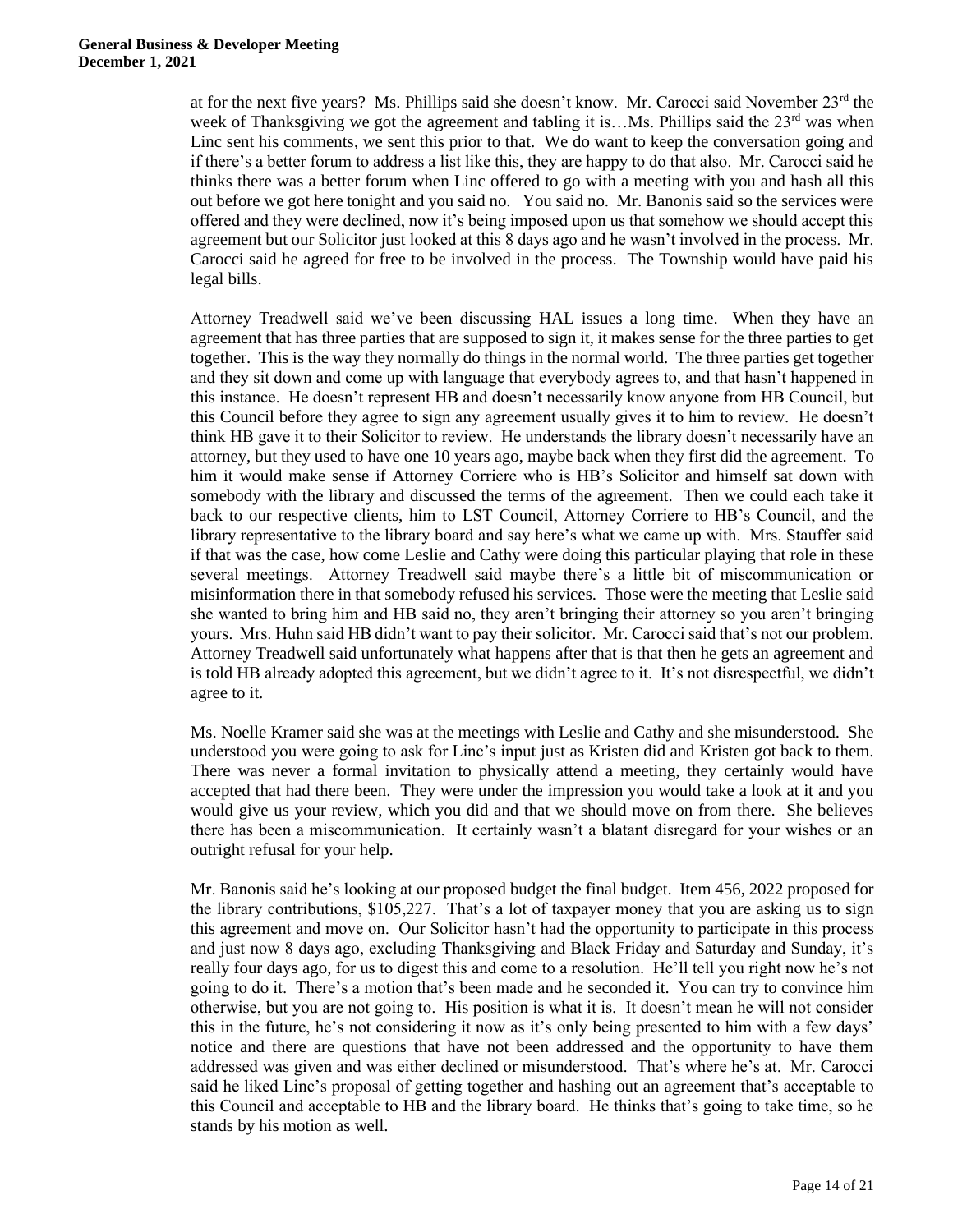Ms. deLeon said so what happens on January 1, 2022, the library opens, do we have an agreement or do we not have an agreement because people are going to want to use the library. Ms. Kramer said unfortunately that is above and beyond us, that goes to the State Library Association. She has asked that question to the district representatives and they have escalated it to Harrisburg. She cannot speak on that. Mr. Carocci said why wouldn't you be able to open on January 1<sup>st</sup>? Ms. Kramer said she doesn't know if they'd be able to serve the community, that does not have a home library. Access PA is based on having a home library and if LST does not have a home library they do not get library services at LST nor Hellertown nor any other library and that is not something we have any control of, that is a State function. Any library that does not have a home library cannot have library services in PA. Mr. Carocci said but if Southern Lehigh was our home library, or Bethlehem was our home library, we would have a PA State Library card, and our residents could go to any library. Ms. Sefton said Sir…Mr. Carocci said don't interrupt me, do not interrupt me. Freemansburg Borough does not have a public library, Pen Argyl, Stockertown, and Wind Gap Borough, so that's why he wants an analysis done, what it would cost at Southern Lehigh, what it would cost at Bethlehem, and what their programs are. How thorough they are, Hellertown is quite a small library. He doesn't mind paying a little bit more in library services for better services. Ms. Sefton said…Mr. Carocci said hold on, I'm not done yet. Mr. Carocci said apparently, Mrs. Stauffer doesn't either. He read aloud from the October 6<sup>th</sup> Council meeting, Jason Banonis said the numbers we've allocated here for the Hellertown Library is actually in excess of what the library has proposed to us, so Mrs. Stauffer was suggesting, we should budget greater than what the library is actually asking and he said Mrs. Stauffer said yes, she thinks that would be wise. So if we would go to Bethlehem, or Southern Lehigh and spend a little bit more money, but we have better services, that's fine. Any resident that lives in LST can still get the State Library card like his wife has and his wife goes to Bethlehem as there's a bigger selection and then they can use the HAL with the State Library card because they are obligated as they take State money. He thinks we need to study that issue while Linc and the HB representative and a library representation try to hash out an agreement. There's no reason why both of those functions can't happen simultaneously on parallel tracks and then it be brought before our Council and then a decision is made. We can't make this decision tonight, it's over \$100,000 in taxpayer money.

Ms. deLeon said is there a clause or something in the current agreement that expires on December 3<sup>1st</sup> for an extension? Sometimes agreements have that, do you know Linc? Attorney Treadwell said he thinks what we are operating under currently, if he remembers correctly, was a one-year extension from the previous year, no change in the language from the one-year extension. Ms. deLeon said is there any way we can give another extension like extend it because she doesn't want to be caught on January 1<sup>st</sup> with our residents not having a library. Mr. Carocci said if an agreement can be hashed out between now and January 1<sup>st</sup>, they won't because we won't have a meeting. Mr. Carocci said we can always have an emergency meeting. He would like to see all this documentation. You are right, we may not have an agreement on January  $1<sup>st</sup>$ , and he doesn't understand what the big deal is. Yes, they can refuse to offer services to LST residents and that's fine. Of course, he wouldn't look kindly at that. The other thing they have \$315,000 in their endowment, they aren't closing the doors to Hellertown residents.

Mrs. Stauffer said she'd like to speak, she hasn't had a chance. Mr. Banonis said this is not a crisis that was created by this Council. This is a process that has been going on for months and has now dropped on our laps, 30 days before the expiration of the agreement. He just doesn't see this as being something of such urgent nature. Ms. Kramer said whether we serve LST on January  $1<sup>st</sup>$  without an agreement is not up to the HAL, that is a State function. We would lose our state funding if we violated their State rules. It is certainly something we wouldn't do in a punitive manner, we cannot afford to lose our State funding. Mr. Carocci said right he understands.

Mrs. Stauffer said there are several things here too; and yes, you can use those words. She thinks the library deserves more funding for what libraries across this county do for the public, the services they provide. At a meeting in 2020, or in here, when we did our first meeting in here, she thinks she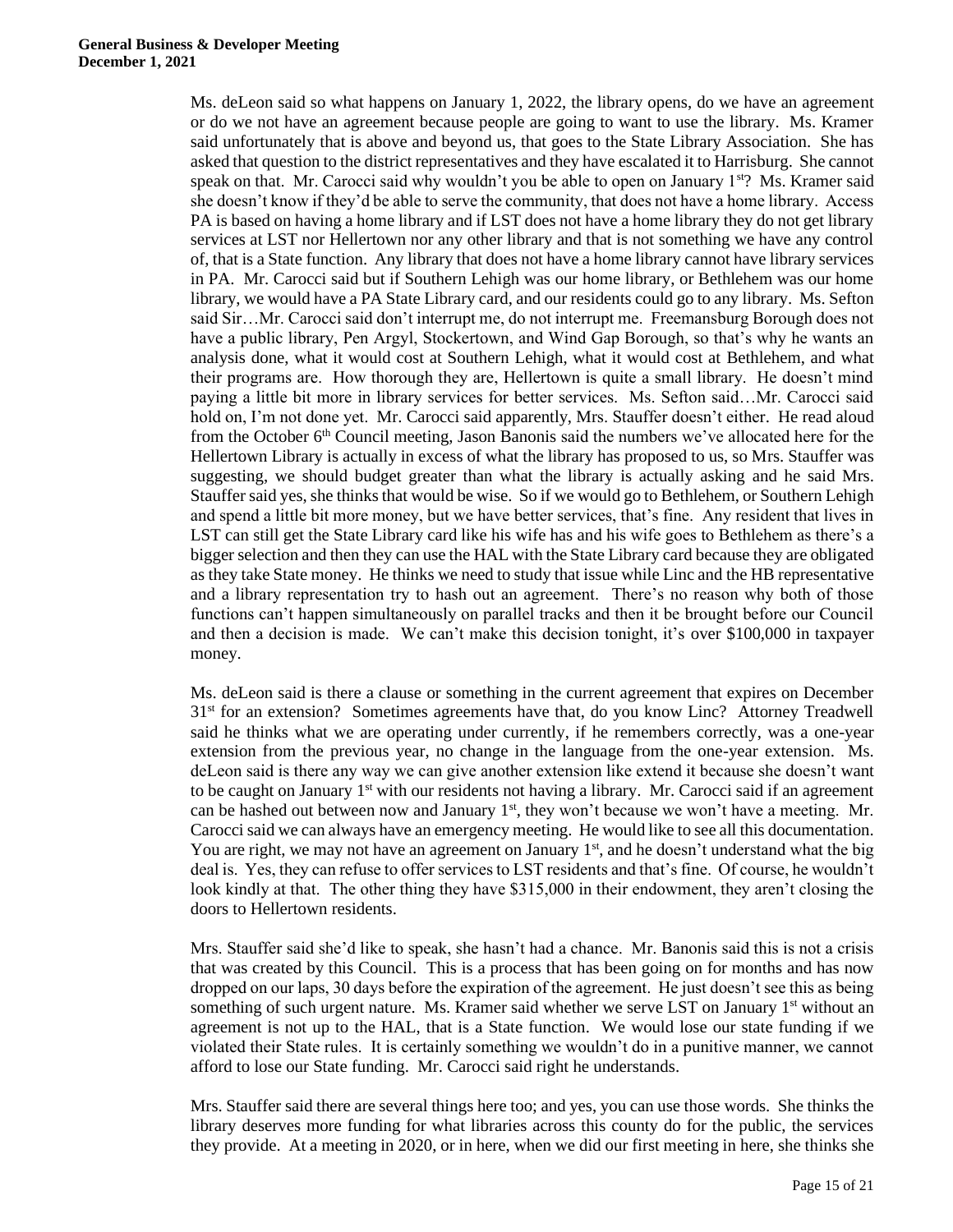read a three or four page statement of everything that this library did to remain open during COVID when the libraries you mentioned did not. Mr. Carocci said Southern Lehigh had on-line programs. Just like our library did. Southern Lehigh had on line programs like our library, his kids went to them. Mrs. Stauffer said this library did everything…Mr. Carocci said Southern Lehigh's programs blows this library…Ms. deLeon said don't interrupt. Mr. Carocci said he's sorry. Mrs. Stauffer said the point here is that the library board has been working diligently. It sounds like there has been a miscommunication here tonight, but this library has been diligently meeting to make sure they are able to update whatever information they've been given by both the Township and the Borough. This is a volunteer board, a citizen board, we have had that conversation before. This is an act of dedication and there's no other reason for it. There have been many things this board has worked on, we have received, via email. We have a job description for our board members, there were hours put into that rotation configuration. If not, that rotation, then what's the proper rotation that will work? There has to be a way forward. It sounded like certain members of this Council are dangling the option of leaving the HAL for another home library, but residents will likely attend the HAL as it's here. Mr. Carocci said we haven't gotten those numbers and they were requested by Leslie at one time of how many residents of LST actually use the library, how many have library cards there and use the library. Mrs. Stauffer said she believes that's in our monthly reports and we send them quarterly and they go to Council.

Ms. Sefton said she thinks it's also important that we separate the agreement from the budget. These are two different issues. Mr. Carocci said they are not for him. They are not for him, when we spend…Ms. Sefton said she's speaking Sir. Mr. Carocci said go ahead. Ms. Sefton said right now the important time issue is the agreement. Mr. Carocci said that's because you made it a time issue by not getting it to us. Ms. Sefton said we started in May. Mr. Carocci said this is the first time we saw it and you have enough time to provide it to us. You made it a time issue and he disagrees that they are separate issues. When there's \$105,000 of taxpayer money and you want us to commit for five years, so it's really about one half million dollars at least as it will probably go up every year, of taxpayer money. The agreement is very important, very important, extremely important. It's over a half million dollars of taxpayer money. Ms. Sefton said she doesn't think the agreement has a price tag on it, it's a separate issue. You can debate the budget, but right now the thing that is before you is the agreement between the three. Mr. Carocci said the agreement does have a price tag. It has a price tag for us and a price tag for HB. That's why you put the in-kind contributions in there, it's a price tag. Ms. Sefton said they could certainly put your in-kind contributions in it as well. Mr. Carocci said you removed them. Ms. Sefton said they were five years old, there's nothing…Mr. Carocci said you removed them, they were the capital contributions. Mrs. Stauffer said capital contributions are historical. The in-kind contributions are representative of something HB asked for as a future commitment.

Mrs. Yerger said the bottom line on this is we have a Solicitor who has some doubts about this agreement. He is our Township Solicitor and that's what concerns her. This is for the benefit of our residents and she wants it to be correct. Mrs. Stauffer said then can we have a meeting, can we call that meeting for December  $15<sup>th</sup>$  to have this information that Tom would like and that Linc and Corriere can sit down and talk. Mr. Carocci said he'll only be ready for it if we also have the information for Southern Lehigh and Bethlehem. He'd prefer not to have that meeting.

Ms. deLeon said what are the in-kind services that the Township does for the library annually. Mrs. Huhn said she doesn't think it's annual. Ms. Kramer said it is annual, oh you mean the Township? The Township has not done annual in-kind services, only HB has. Mrs. Huhn said in the past we have paved the parking lot, we have worked on the sidewalks, we have cut the trees. Roger has a list of what we have done. Ms. deLeon said when was the parking lot paved? Ms. Kramer said she believes it was in 2014. It was at the time of the original merger. You mentioned the per capita, those in-kind services are above and beyond the per capita spending, excuse me, the per capita is the same for LST and HB and those in-kind services are above and beyond that. There's something in addition to the per capita.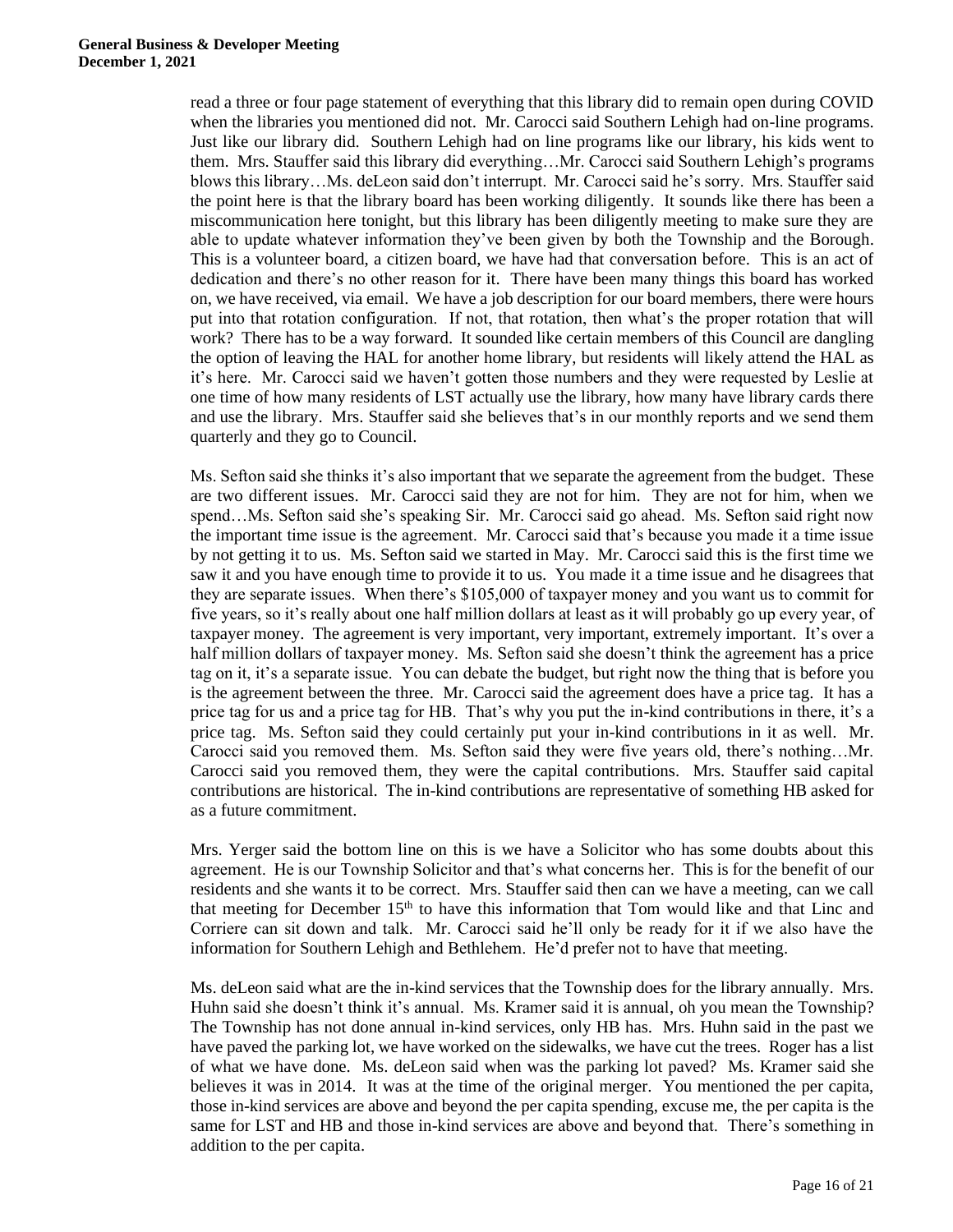Ms. deLeon said the issue is that you were there before we joined you and didn't HB own that property. Ms. Kramer said HB does own the property. Mrs. Huhn said you lease the property? Ms. Kramer said yes, for a dollar a year. Ms. deLeon said so technically they would plow it just like we do the Heller Homestead, and we do the Schoolhouse. Ms. Kramer said they also do regular repairs, for instance when our flagpole was broken they brought in a cherry picker and fixed it for us. They've done small repairs around the building when we've been in need of help, so those are the things they are referring to. Ms. deLeon said we aren't doing it, as we don't own the property. Mrs. Yerger said she is not comfortable signing a contract that our legal representative…Ms. deLeon said she's not suggesting we should. She's just saying we should be consistent with the terms and a lot of the other things that Linc brought up. She's nervous about January  $1<sup>st</sup>$ , sorry. Mrs. Yerger said she is too, she's not happy. She is trying to come up with a way to fix that and if there's a way, we said we might have to have a meeting on December 15<sup>th</sup>. Mrs. Huhn said we meet on January  $3<sup>rd</sup>$ , so are you open on January 1<sup>st</sup>? Ms. Kramer said they are closed January 1<sup>st</sup> and 2<sup>nd</sup>, and open on the 3<sup>rd</sup>. Mrs. Yerger said a day as far as having it legally correct. Ms. deLeon said are they in jeopardy of some State something. Yes, they are, she heard that three times tonight.

Ms. Kramer said the State funds are predicated on our service area, so if our service area changes, our State funding will go down. Ms. deLeon said she remembers all of this…Mr. Banonis said on January  $4<sup>th</sup>$  you are not eligible for State funds for the expanded service area? Ms. Kramer said she cannot speak for the State. Mr. Banonis said it seems punitive to preclude you from getting State funding…Ms. Kramer said and you are suggesting the State would never be punitive? Mr. Banonis said he's suggesting…Mr. Carocci said what if we did this? What if we vote on his motion to table it and then we can make a motion to, regardless of the contract status, during January make a onetwelfth payment in January of 2022, that would get us through January and give everybody more time, so there would be no contract but we make one monthly payment in January. We would have a second motion to make a monthly payment in January, which we do one-twelfth of the budgeted amount and that gives us until January to hopefully hash out an agreement with HAL. If not, we'll have to go elsewhere and that gives us time to make that decision also. Then nothing happens on January 1<sup>st</sup> as you are not going to have a contract. Ms. Kramer said again that's up to the State, we cannot make that determination. Mr. Carocci said that's fine, it's a solution and he highly doubts that if we are funding you and send you a check that the State isn't going to consider it.

Mr. Banonis said what you are suggesting Tom to make a one-twelfth payment but to extend the current contract by one month? Mr. Carocci said yes, 30 days. Mrs. Stauffer said Linc does that make any sort of sense? Attorney Treadwell said we can take the contract and extend it another year, but he thinks the idea was to try and fix as these volunteers have said, is try and fix some of the issues we've had over the years with the rotation and the wording and everything else, but if we extend the existing agreement for another month then it gives us that time to do that. Mr. Carocci said let's do that. Mr. Banonis said is 60 days sufficient to get together on this? Attorney Treadwell said is anybody at the table a representative from HB? No one was. So, what he would suggest is perhaps tomorrow Leslie can call the Borough Manager and ask if they will make Attorney Corriere available, and if they do, he can probably meet with him for an hour and figure this out. Ms. deLeon said in sequence, you could withdraw your table motion and make this other motion to extend the contract…Mr. Carocci said no. Ms. deLeon said if you table something, you can't take action on it. Mr. Carocci said we're tabling it until January and we are extending the contract. Ms. deLeon said we have to extend the contract so you are making action on something that you tabled.

Mr. Banonis said what he's tabling is the five-year agreement that's before us. Mrs. Yerger said he's tabling the new contract. He's extending the existing contract. Mr. Banonis said its two existing matters. Ms. deLeon said okay she gets it now. Mrs. Yerger said they will have coverage through January.

Mr. Carocci said his motion has a second part, he wants to direct Township staff to look into the viability of Southern Lehigh Library and Bethlehem Library as an option for LST residents and what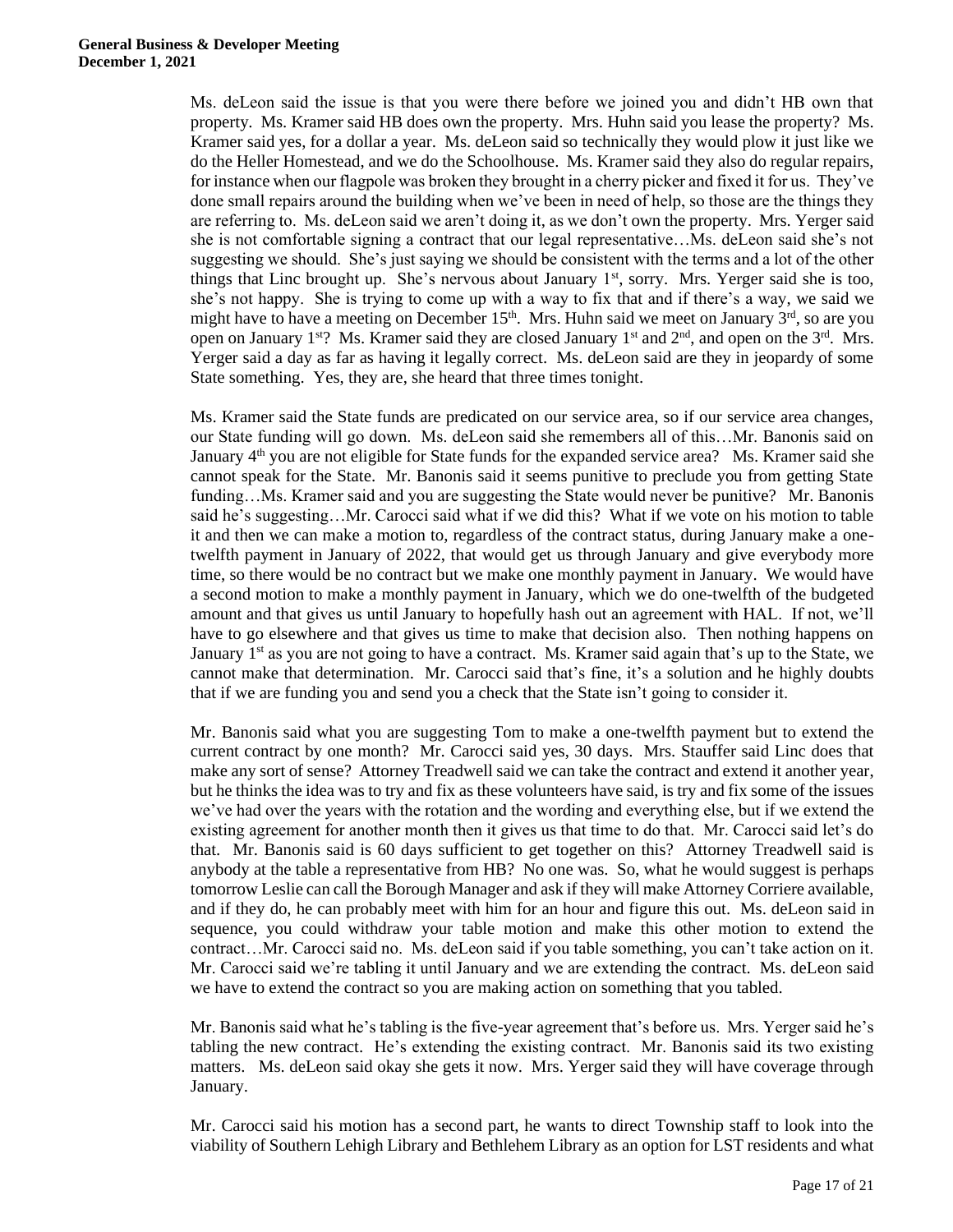that funding level would be and the services they would provide. He wants that done over the next 60 days. Mr. Banonis said he would shorten that so we can actually discuss it at the Council meeting in January, 60 days would be the end of January. Mr. Carocci said right.

Mrs. Stauffer said I think this will upset the Library Board because there will be available positions on the board, the board needs to continue doing business of the board. Mr. Banonis said they can extend it just like we are extending the contract. Mrs. Yerger said do we need this to be two separate motions. Ms. deLeon said are you talking about vacant seats? Mrs. Stauffer said yes she is because according to the rotation, there's going to be available seats, so we will be continuing the Library Board and then they would be a member until the end of January or end of February if that's how long this takes. Mr. Carocci said it's up to them. Mrs. Stauffer said it's not, we have to make the appointment. This Council will have to appoint.

Ms. Phillips said she has one question for Mr. Treadwell, have you read the current contract, is it legal to extend it one month. Attorney Treadwell said he doesn't have the current one in front of him, but he's trying to remember what we did last year. We did an MOU, so if we can extend it for a year, we can extend it for a month. Ms. Phillips said she's 100% in support of having a meeting between the three parties. They had expected that was what was happening between the Manager's and Noelle, but she agrees, she thinks if we can go through this list and fix things that need to be fixed and argue off record, then you can come up with a much better product and save everyone a lot of time.

Attorney Treadwell said he would just ask that whether it's one or two people from the library, however how many people it is, but somebody, we can have a meaningful discussion with about why do we have eight members one of them being a President, but yet the President doesn't get to vote. Ms. deLeon said yes, she doesn't like all that. Attorney Treadwell said it just seems to him, and again, way more detailed than we have to go into tonight. Ms. Phillips said would you like us to clarify now or……Attorney Treadwell said no. Ms. Phillips said it is a bit unorthodox and trying to get away from situations like this. Attorney Treadwell said it's just more detailed than we have to go into tonight. When the President doesn't vote, you are only going to have seven members and you aren't ever going to have a tie, so in most organizations, the person that gets elected President is usually the one that's the most liked, but then you are turning around and telling them you are the President you don't get to vote. Ms. deLeon said is does run into problems, an odd number has to have the Chairmanship. Ms. Phillips said we have been operating a little differently than that. We are trying to have it not be contentious, we're trying to come to a general agreement. Ms. deLeon said you can't do that. Ms. Phillips said you can do that if we keep talking which is what we'd like to do, keep talking with you also. We all obviously like words. We like to read your legal words, so we're happy to continue the conversation and she does appreciate your time tonight. Is there anything else they can answer for you this evening before you proceed with your other options and things like that?

Ms. deLeon said she just wants to make sure on January  $1<sup>st</sup>$  you are legal because she sat through many meetings when we were going between the Bethlehem and HAL and she heard a lot of law and she remembered it and she's right. Ms. Phillips said she would make sure the current agreement is able to be extended as that Access program is pretty particular about what they want. Mrs. Yerger said he looked at it. Attorney Treadwell said he looked at last years, he'll look at it again. Ms. deLeon said we aren't meeting on the  $15<sup>th</sup>$  then? Mr. Carocci said he doesn't want to, he thinks we need to make a motion to cancel it. We have a couple of motions, let's start with the motion to table, approval of the agreement, and for the Township staff to be directed to look at other options, the School District, Bethlehem, Southern Lehigh or any other ones they can come up with. Mr. Banonis said prior to the January 2022 meeting. Mr. Carocci said yes, the second meeting. Ms. deLeon said Leslie do you remember what we paid the City of Bethlehem per capita? Mrs. Huhn said she might have that information. She said back in 2013, we paid \$183,467.00. Mrs. Stauffer said Bethlehem's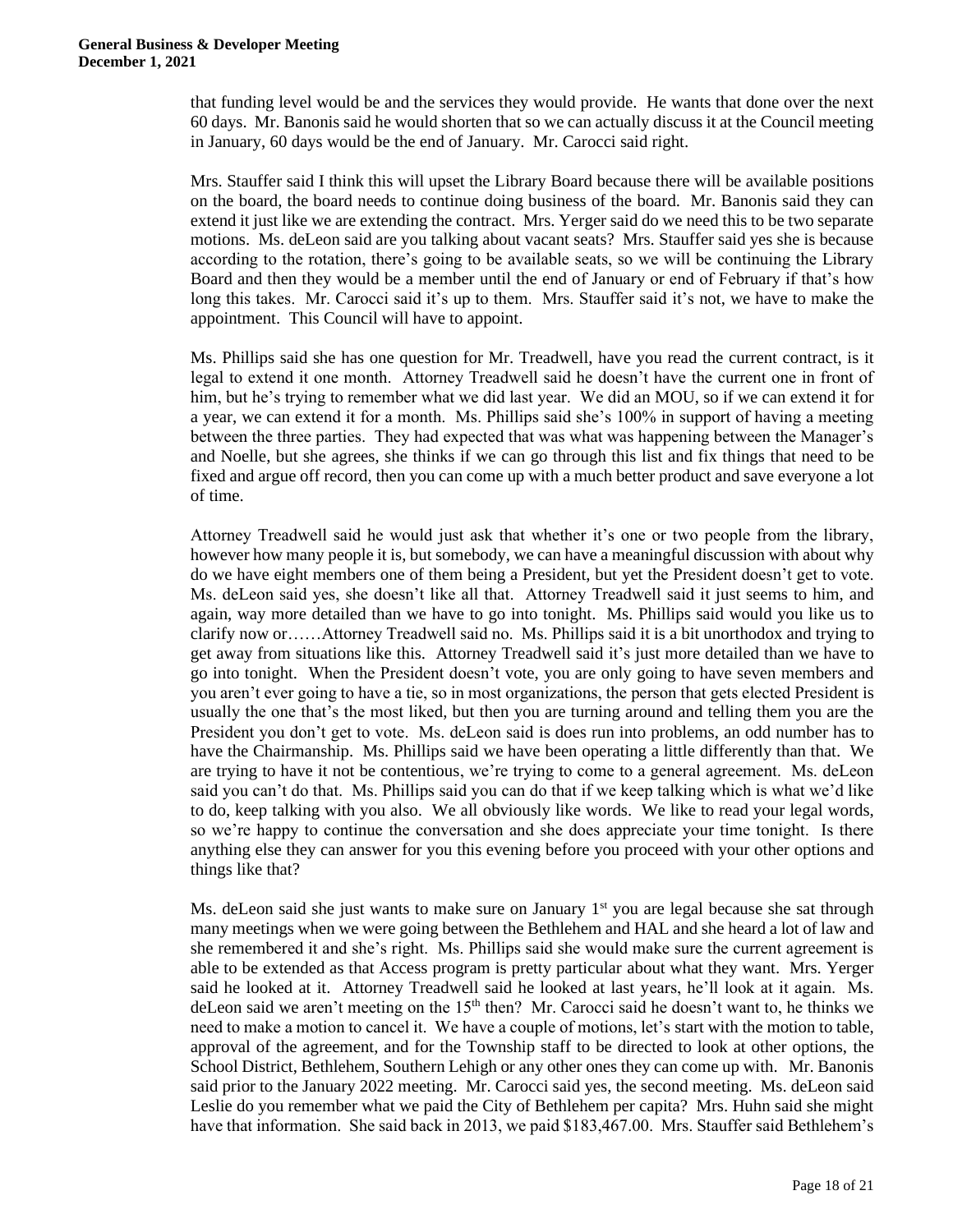per capita is over \$18.00 per person. Ms. deLeon said so I understand, we are tabling the new agreement. Mrs. Yerger said this is just for the new agreement and we'll have to do a second one.

#### **ROLL CALL**: 5-0

Ms. Opthof-Cordaro said she was watching everything go on, and one thing that struck her was that nobody at tonight's meeting can speak to what will happen to the Access residents and whether or not the Township's extension of the old agreement or paying portions for what we used to, to access the library or not. She's hopeful that in one of these motions that come forward that somebody can say before December  $31<sup>st</sup>$  or before the proposed December  $15<sup>th</sup>$  meeting that somebody contact the State Access Library Board or whoever it is from the State's perspective as nobody here can speak to them and get some assurance that we will get some continued library service and she just says that as we are all just assuming the State is not going to do this and the State isn't going to do that, but nobody has any information before us what the State will do, so she's asking that we can get, whether it's Linc or somebody, contact the State and get a hold of their Solicitor or whoever it is to confirm that our library Access is not going to be jeopardized for the whole year of 2022, whether it's a punitive action or it can be done at any time during the year, or whatever it is. That was her comment if we get stuck holding the bag because we didn't check with the State and the residents don't have a library until we have a new contract for 2023, which would be really harmful to everyone. Mr. Banonis said we aren't assuming anything. We re extending the contract till the end of January. Ms. Opthof-Cordaro said they are saying they don't have control over what the State will do with your Access card to library services. They are saying they don't have control over that. Even though they'll agree to all of this and you extend the contracts for HB, LST and the library board, it still doesn't mean you are guaranteeing the State will give us Access if there's some disagreement or whatever's going on. Since there is no agreement tonight, it seems that's what is in jeopardy. She's hopeful you will contact the State, whoever is in control of this PA Access to confirm we are not going to lose library services.

Attorney Treadwell said is it a question of losing library services or is it a question of losing State funding. Ms. Kramer said both. Ms. Opthof-Cordaro said if we don't have a home library, you don't get access anywhere. Ms. Kramer said in the state of PA, any Township that does not have a home library, does not have access to the Access system. This system allows you to take your card from Hellertown and go to any other library that participates in the Access system in the State of PA. Attorney Treadwell said if we do not have a home library…Ms. Kramer said you do not have any Access to any PA libraries. Attorney Treadwell said not even the Hellertown Library? Ms. Kramer said correct. We are not allowed to provide the card to someone who doesn't have a home library because they will lose their State funding if they violate those rules. Ms. deLeon said somebody can use the library…Ms. Kramer said they can't check out materials, they can't access on-line services, and they can't attend programs. Attorney Treadwell said if he lives in LST, and he has a library card on January  $3<sup>rd</sup>$  when he walks in the door it won't work. Ms. Kramer said she didn't know, you need to get confirmation from the State for that. She has reached out to the district to see how it works. Attorney Treadwell said so is the fix for that question for LST to identify the HAL as our home library. Ms. Kramer said that would require an agreement which we have not reached. Attorney Treadwell said we are extending the old one.

Mr. Carocci said we are extending it 30 days. We extended it for a year last year and nobody lost library services, nobody lost a card, nobody is going to lose their card, it's unbelievable and ridiculous. It's a 30-day extension, we extended a year last year and no one said a word from the State. Ms. Kramer said that's because we had a signed agreement at that point. Mr. Carocci said you'd have a signed agreement that's been extended 30 days. Ms. Kramer said you will sign an additional MOU, is that going to take place? Mrs. Yerger said yes. Ms. Opthof-Cordaro said so I guess her point is that MOU was signed by three parties, so while you want to extend the MOU for 30 days or however long, we still have to get HB and the library, which seems very amicable, there are those things to factor it, it's an agreement with three parties, so if we extend it, it doesn't mean it's automatically an agreement if the other two don't. If there's no joint agreement, then we're back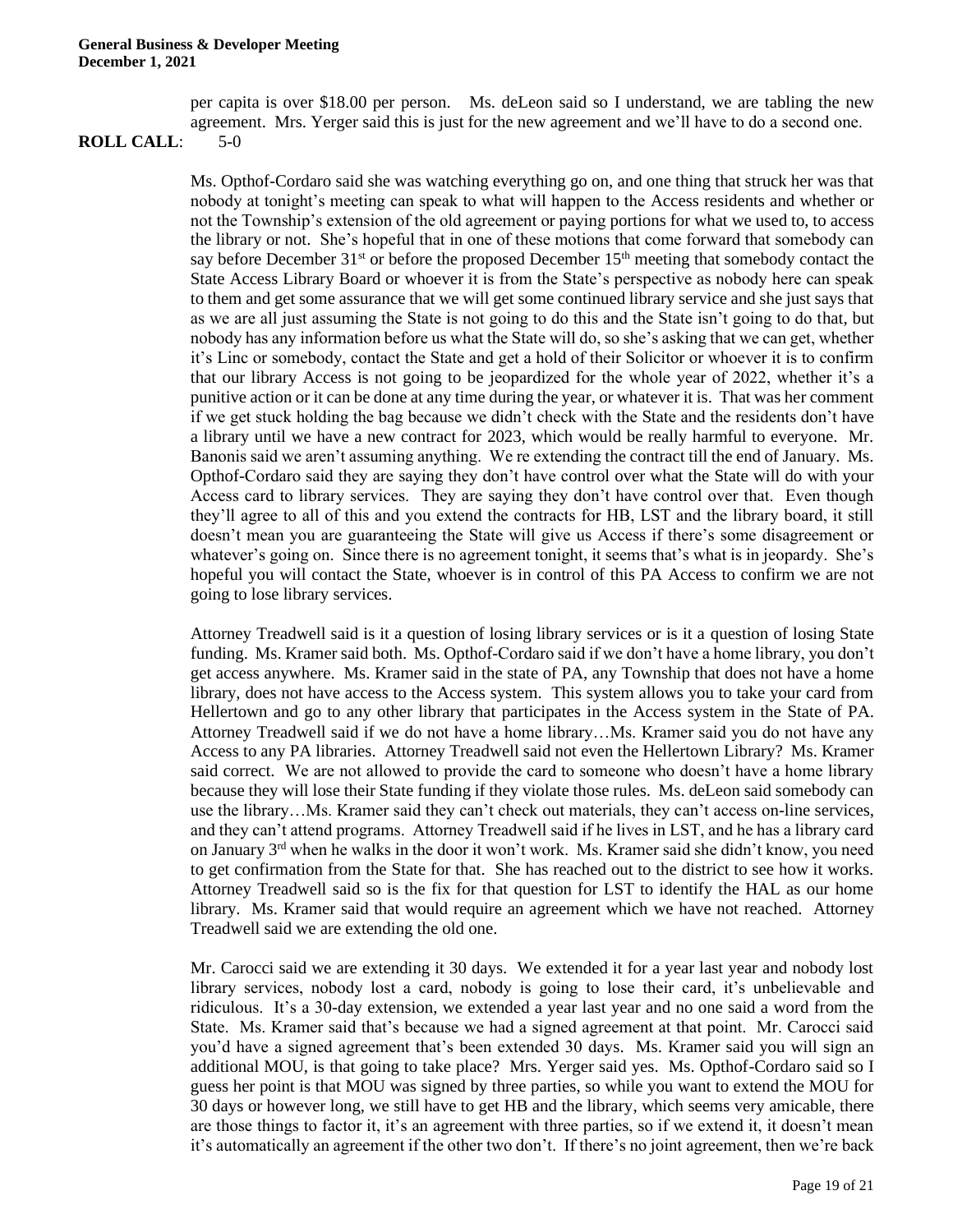to having no home library. Attorney Treadwell said he doesn't think that's correct. He thinks we can probably have a MOU between the Township and the library extending one agreement and the library and HB can have another one. Ms. Opthof-Cordaro said she thinks you are right with that one. She said this discussion is important, if she didn't bring this up, y'all wouldn't have discussed that.

**MOTION BY:** Mr. Banonis moved to extend the existing MOU that extends the former contract that LST has with the HAL, extending it to January 31, 2022.

> Ms. deLeon said so if the contract we are extending for another year, included HB, how do you do that if they don't sign it. Attorney Treadwell said we are going to ask them to sign it and if they say no they aren't going to sign it then they will have a two-party MOU between the HAL and LST and HB. We will try to get everybody to agree to a one-year extension, and if we are all going to get together and meet…Mrs. Stauffer said HB's last meeting is Monday. Attorney Treadwell said okay, we'll do the MOU tomorrow. Ms. deLeon said it looks like Plan B is going to be better. She's thinking out loud. Attorney Treadwell said he and Leslie can do the MOU tomorrow and take it over there with an explanation of how they'd like to proceed. Mrs. Yerger said ok, do you understand? Ms. deLeon said I do. Mrs. Yerger said I'm just asking because you don't look like you are sure. Ms. deLeon said she's totally amazed at this whole thing. Mr. Carocci said so is he, it's \$105,000 of taxpayer money and we're on HB's schedule.

**SECOND BY:** Ms. deLeon

**ROLL CALL**: 5-0

#### **VI. MISCELLANEOUS BUSINESS ITEMS A. APPROVAL OF NOVEMBER 17, 2021 COUNCIL MINUTES**

- **MOTION BY:** Mr. Banonis moved for approval of the November 17, 2021 Council minutes, with corrections if needed.
- **SECOND BY:** Mrs. Yerger
- **ROLL CALL**: 5-0

## **VII. COUNCIL & STAFF REPORTS**

- **A. MANAGER – Mrs. Huhn** No report
- **B. COUNCIL**

## **Jr. Council**

Kennedy Pacchioli said good afternoon everyone, I am Kennedy Pacchioli, Jr. Council person and sophomore at SVHS and have just two small updates on SVHS. To start us off, MINITHON is hosting a babysitting event to create the perfect opportunity for parents to get a night out and do the necessary holiday shopping or anything of the sorts. This will be December  $17<sup>th</sup>$  from 6 p.m. to 8 p.m. details like pricing and location are still being finalized. Theatre at the High School the musical was decided and our school will be performing Shrek the Musical in spring. The cast has already been decided and rehearsal start Sunday, December  $5<sup>th</sup>$ . The final performances will occur around the first week of March, but exact dates are to be determined. Other than that it is pretty much a dormant time for Saucon Valley... time in between the Thanksgiving break and the holiday break so yes that's it thank you!

## **Mrs. Stauffer**

➢ She said the Historical Society passed around that Jim Sturm has passed away. He will be missed.

# **Mr. Banonis** – No report

- **Mr. Carocci** No report
- **Mrs. Yerger** No report

## **Ms. deLeon**

- $\triangleright$  She said on November 26<sup>th</sup> the Chamber held a very successful Light-up Night.
- ➢ She wants to go on record on the landfill odors that she personally smelled on her property, September 19th at 5:30 p.m., very strong, October 2<sup>nd</sup> at 10 p.m. strong, November  $3<sup>rd</sup>$  at 6:10 am, very strong, November 14<sup>th</sup> at 10:30 p.m. strong, November 16<sup>th</sup> 10 p.m. strong, November  $17<sup>th</sup>$  at 10 p.m. a slight odor, November  $30<sup>th</sup>$  from  $12:10$  p.m. to  $12:30$  p.m. strong,